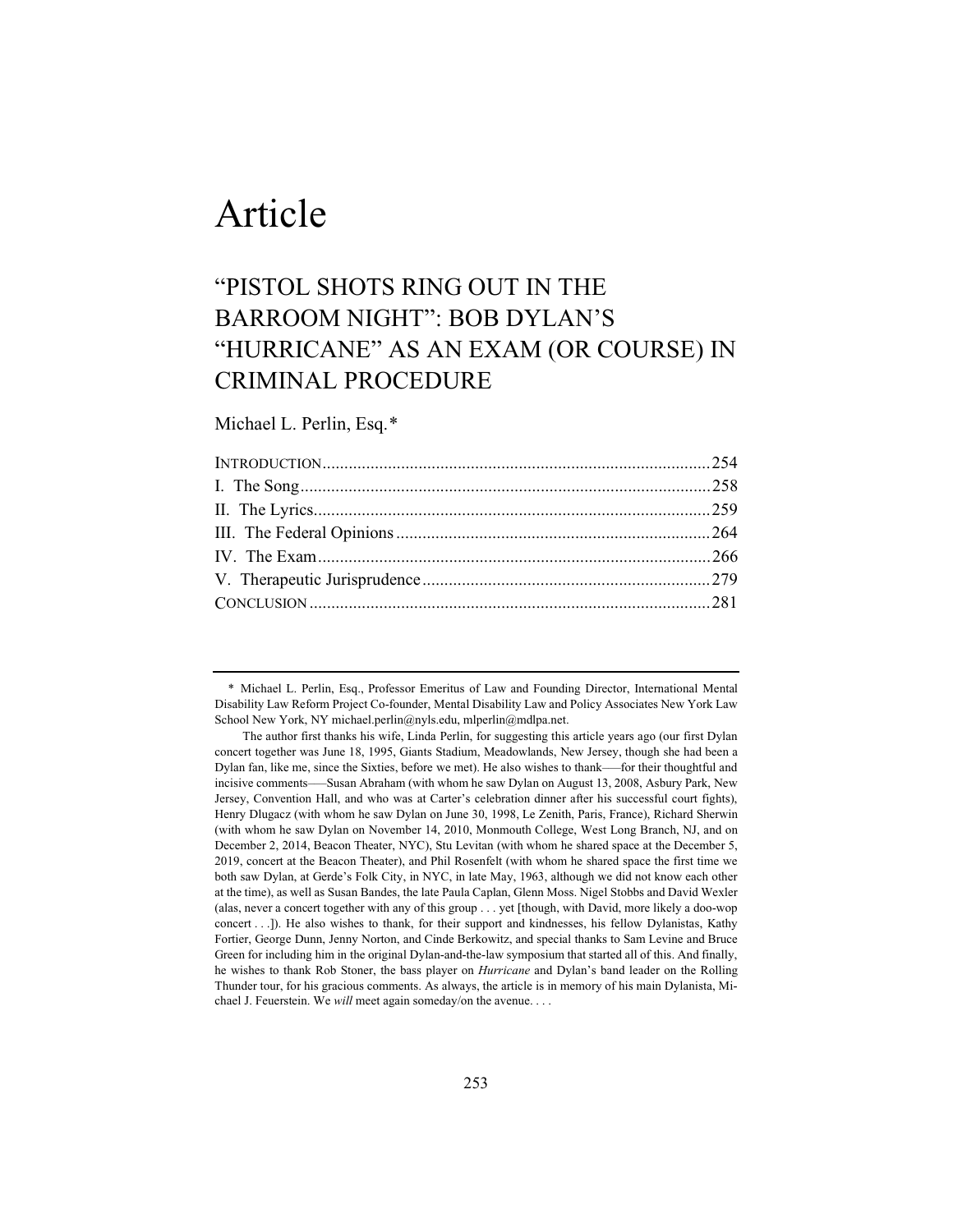#### **INTRODUCTION**

Some years ago, I wrote a law review article about Bob Dylan,<sup>1</sup> in which I said, "Even if Dylan had only written *Hurricane* and *The Lonesome Death of Hattie Carroll*<sup>2</sup> . . . he would have had more of an impact on the way that the American public thinks about the criminal justice system than all the professors of criminal law and procedure (including myself) put together."3 I stick by that assertion today.

I was a law professor at New York Law School for 30+ years, and during that time, frequently taught a course in *Criminal Procedure: Adjudication* (called the "bail to jail" course by the students, as it usually was taken sequentially after the *Criminal Procedure: Investigation* course, that dealt with issues that preceded arrest, such as confession and search and seizure).<sup>4</sup> Before I became a professor, I was a "real lawyer," and spent three years in the New Jersey Public Defender's office, running the Trenton (Mercer County) office from 1972–1974, not insignificantly for the purposes of this paper, during the time that Rubin "Hurricane" Carter's motions for a new trial were before the New Jersey courts.<sup>5</sup>

<sup>1</sup> Michael L. Perlin, *Tangled Up in Law: The Jurisprudence of Bob Dylan*, 38 FORD. URB. L. J. 1395 (2011) [hereinafter Perlin, *Tangled*]. I have since written another law review article about Dylan, focusing on his lyrics about war and international affairs. Michael L. Perlin, *"You That Build the Death Planes": Bob Dylan, War and International Affairs*, 37 ARIZ. J. INT'L & COMP. L. 305 (2020) [hereinafter Perlin, *Death Planes*]. I also write frequently about Dylan in other contexts. Michael L. Perlin, *My Front Pages*: *Tangled Up in Dylan*, JOESENTME.COM (Apr. 27, 2020), https://basics.joesentme.com/042620.html.

<sup>&</sup>lt;sup>2</sup> *Hattie Carroll*, per Christopher Ricks, is a song that "brings home the falsity of the boast . . . that 'the courts are on the level."' CHRISTOPHER RICKS, DYLAN'S VISIONS OF SIN 221 (HarperCollins Publishers ed., 2003). *Hattie Carroll* tells of Hattie Carroll, "a fifty-one-year-old, black hotel worker who was struck with a cane and killed at a Baltimore, Maryland charity ball by William Zantzinger, a twenty-four-yearold, Maryland tobacco farmer. Zantzinger, already intoxicated, demanded another drink and complained when Carroll said, 'Just a minute, sir.'" Perlin, *Tangled*, *supra* note 1, at 1404–05. Zantzinger was originally charged with murder, but that was subsequently reduced to manslaughter. He was convicted by a three-judge panel and sentenced to six months in jail. Douglas Martin, *W. D. Zantzinger, Subject of Dylan Song, Dies at 69*, N.Y. TIMES (Jan. 9, 2009), https://www.nytimes.com/2009/01/10/us/10zantzinger.html#:~:text=William%20Devereux%20Zantzinger%2C%20whose%20six,He%20was%2069.

<sup>3</sup> Perlin, *Tangled*, *supra* note 1, at 1404. For the record, I taught Criminal Law at least once a year from 1985 to 2014, and, as I note below, taught criminal procedure from the late 1990s to 2013.

<sup>4</sup> I had taught the Investigation course as an adjunct at Rider University several times in the early-mid 1970s.

<sup>5</sup> Carter was convicted, and his conviction was affirmed. State v. Carter, 255 A.2d 746, 755 (N.J. 1969). He moved for a new trial based upon the State's failure to disclose evidence and the testimonial recantation by the star witnesses against him, but his motions were denied. State v. Carter, 347 A.2d 383, 388 (Passaic County Ct. 1975); State v. Carter, 345 A.2d 808, 829 (Passaic County Ct. 1974). The New Jersey Supreme Court vacated the trial court's decision based on the failure to disclose key evidence. State v. Carter 354 A.2d 627, 635 (N.J. 1976). Carter was again convicted, and that conviction was upheld by the state Supreme Court by a 4–3 vote. *See* State v. Carter, 449 A.2d 1280 (N.J. 1982). Ultimately, his application for a writ of habeas corpus was granted. The court found that his conviction was "predicated upon an appeal to racism rather than reason, and concealment rather than disclosure." Carter v. Rafferty, 621 F. Supp. 533, 534 (D.N.J. 1985), aff'd in part, dismissed in part on other grounds, 826 F.2d 1299 (3d Cir. 1987), *cert. den.*, 484 U.S. 1011 (1988). When the case was appealed to the Third Circuit, that Court substantially affirmed the decision below on the question of a so-called *Brady* violation: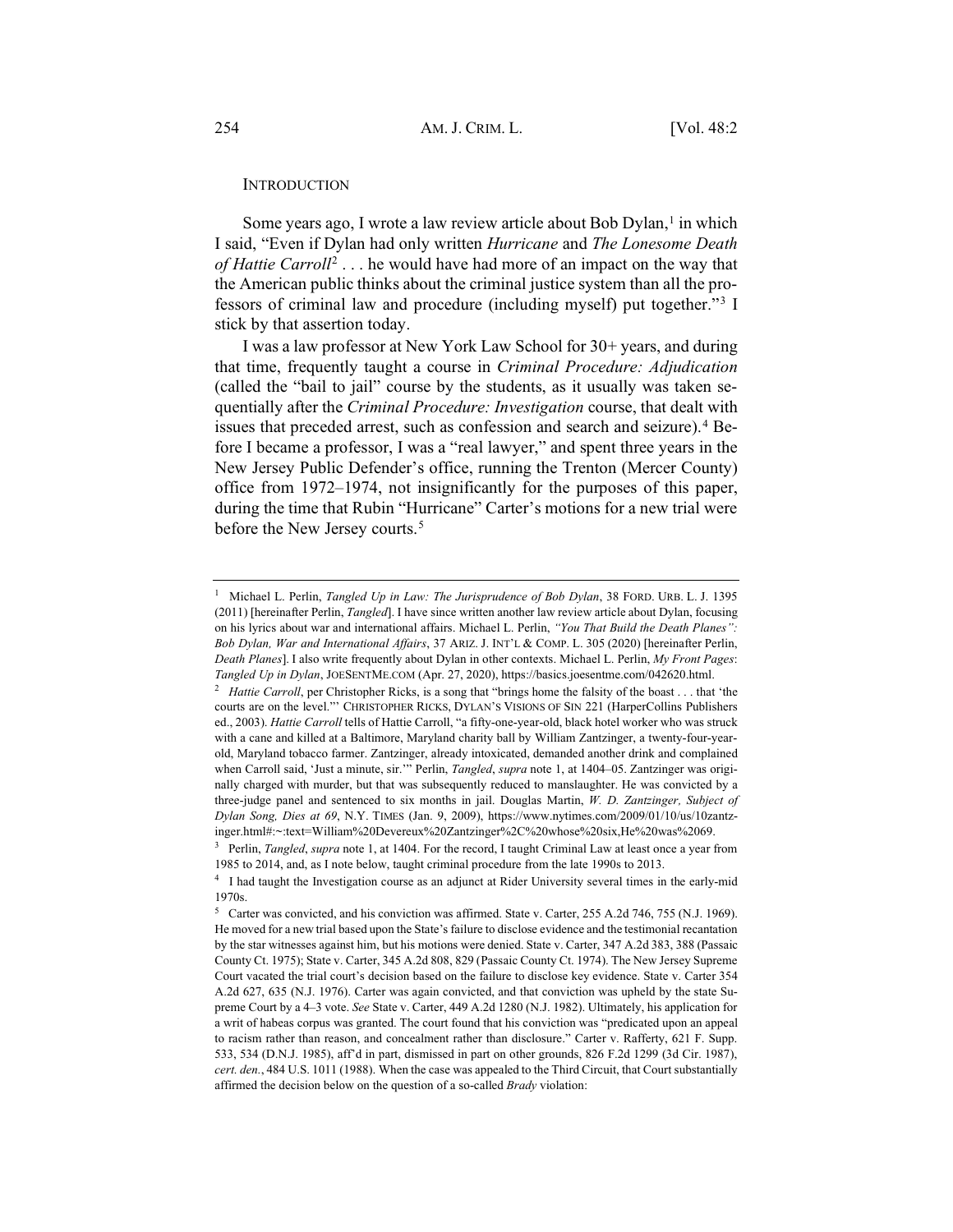In *Tangled up in Law*, I wrote that Dylan's song *Hurricane*<sup>6</sup> *"*is a textbook example of how racism can affect every aspect of the criminal justice system: racial disparity in *Terry* stops<sup>7</sup>; accuracy of identifications; one-man "show-up'" identifications; suggestive questioning by the police appealing to racial prejudice; conditions of pre-trial confinement; judicial bias; racial bias in jury selection, tainted publicity; and conditions of prison confinement."8 Although this was certainly not Dylan's aim, it was a song written to be used as the template for a criminal procedure exam.<sup>9</sup>

Law school exams are difficult to write, as the professor usually seeks to cover as many of the different issues discussed throughout the semester-long course in one fact pattern. The idea is for the students to "spot the issues,"

#### *Id.* at 1301.

<sup>6</sup> Alas, I never heard Dylan sing *Hurricane*. He has not sung it since January 1976. Sony Music Entertainment, *Hurricane*, BOB DYLAN (2018), https://www.bobdylan.com/songs/hurricane/. I confess that when I saw Dylan sing at William Paterson College (formerly Paterson State Teachers College) in Wayne, New Jersey in April 1997, a town only eight miles from Paterson, I had hopes, but . . . . For that evening's setlist, see Sony Music Entertainment, *Wayne, NJ Recreation Center Set List*, BOB DYLAN (2018), https://www.bobdylan.com/date/1997-04-13-recreation-center/). I did hear Rob Stoner—Dylan's bass player on the Rolling Thunder tour—sing *Hurricane* at a Dylan Tribute concert some five years ago. *See infra* note 60.

<sup>7</sup> "*Terry* stops"—the name deriving from the Supreme Court case Terry v. Ohio—is shorthand for warrantless searches and seizures based upon (allegedly) reasonable suspicion, purportedly limited in scope, to determine whether a person is armed or in the midst of criminal activity. Terry v. Ohio, 392 U.S. 1, 27– 31 (1968). The scope of what is permissible as a "*Terry* stop" has expanded significantly since the 1968 decision. *See, e.g.*, United States v. Chaidez, 919 F.2d 1193, 1198 (7th Cir. 1990).

<sup>8</sup> Perlin, *Tangled*, *supra* note 1, at 1405–07.

<sup>9</sup> *See* Perlin, *Tangled*, *supra* note 1, at 1406 n.61 ("For years, I have wanted to simply print out the lyrics to *Hurricane* for my *Criminal Procedure: Adjudication* final and ask students to discuss all issues covered in the course in the context of that song. I have not done it, primarily because I acknowledge it would be fundamentally unfair to those students who were not serious Dylan fans. But still. . . .").

This, of course, could not be the full exam, since there are many issues pertinent to any criminal procedure exam not discussed in the song as they were not material to the trial of the case as reflected in the published opinions (e.g., grand jury issues; right to a speedy trial; competency to stand trial; bail; double jeopardy). *See generally*, FRANK MILLER, ROBERT DAWSON, GEORGE DIX & RAYMOND PARNAS, PROSECUTION AND ADJUDICATION (Foundation Press, 5th ed., 2000) (this was the book with which I taught).

The major question for decision in this appeal from the district court's grant of a writ of habeas corpus is whether the state of New Jersey violated the requirements of Brady v. Maryland, 373 U.S. 83, 83 S. Ct. 1194, 10 L. Ed.2d 215 (1963), by failing to disclose to the defendant certain reports of a lie detector test administered to an important prosecution witness. The district court determined that this evidence was material to the defendant's guilt or innocence and therefore that its suppression denied him due process. We conclude that the district court did not err and therefore will affirm the judgment.

For the record, I met Carter twice. Once, at a Dylan tribute concert in May 2005 in New York City (given by the "Highway 61 Revisited" Dylan-cover band; Carter joined the back-up singers to sing *Hurricane*; our chat was very brief), and once at a meeting of the Academy of Criminal Justice Sciences in March 2011 (we both attended a play written by Judge H. Lee Sarokin—the judge who granted Carter's habeas petition—titled, *Who is the Enemy?*, a "play about a terror suspect who sues the U.S. president after being detained without charges, without the right to counsel and without a hearing"). Tracey Tyler, *Judge's Play Raises the Curtain on Civil Liberties*, TORONTO STAR (Mar. 3, 2011), https://www.thestar.com/news/crime /2011/03/03/judges\_play\_raises\_the\_curtain\_on\_civil \_liberties.html. When I told Carter that I was previously a Public Defender in New Jersey (and that my son was then a New Jersey Public Defender), he was very pleased. We spoke for about a half-hour, discussing New Jersey criminal defense lawyers we knew in common.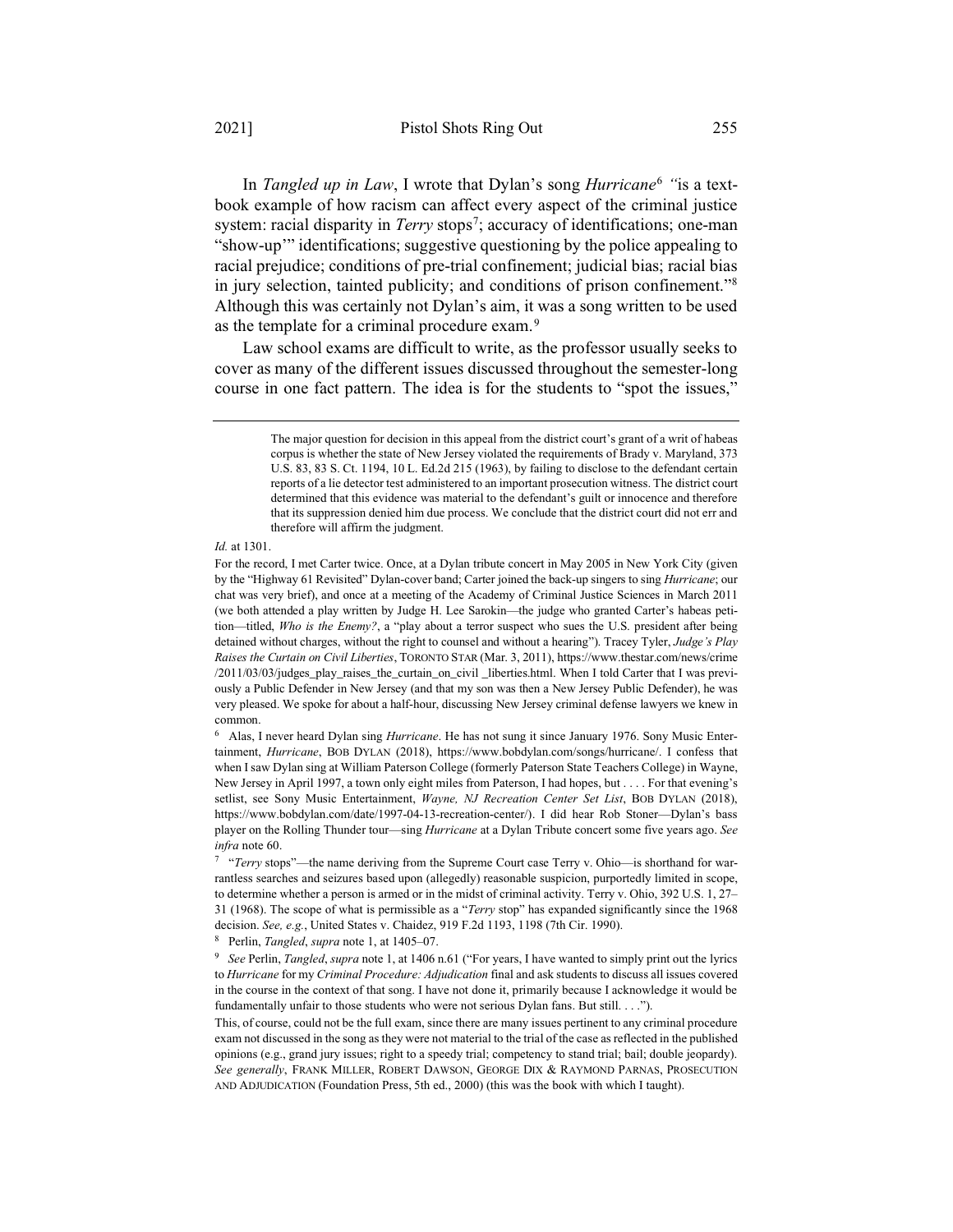articulate the legal precedents, and conclude how a court would decide the case based on the facts given.10 Some professors dreaded writing these; I actually enjoyed it, as it allowed my imagination to run fairly wild. Sometimes I would make the case up entirely, sometimes I would base the question on a scene of a TV show or an obscure story in the local paper or what I had observed in life. And there were always about two dozen (or more) characters in the exam.

Since I was known to the students where I taught as "the Dylan guy" (one visit to my office or a reading of almost any of my articles—that mostly used Dylan lyric or song titles as the opening words of the article title<sup>11</sup>—would have clinched that for anyone),<sup>12</sup> Dylanistas used to flock to my courses, perhaps thinking it would give them an edge.<sup>13</sup> And though I confess loving when that happened, $14$  the one down side was this—because there were always students who had been listening to this song's lyrics for years, <sup>15</sup> I was never able to give this exam question:

> Below are the lyrics to Bob Dylan's song *Hurricane*. What topics that we covered in this course are relevant to the lyrics in this song? Had Carter's original case been tried this year, <sup>16</sup> how would the US Supreme Court have likely decided the issues that are raised? If you see issues that have been raised in other criminal law or procedure courses that you may have taken, feel free to discuss them as well, but only after you discuss the ones covered in this course.<sup>17</sup>

<sup>&</sup>lt;sup>10</sup> A student can disagree with the professor on the latter and will (or, at least, *should*) get full credit as long as she can support her conclusions. I disagreed on just about every issue with the only student who ever received (again, anonymously) 3 A+s from me in three different criminal law and procedure courses. <sup>11</sup> Michael L. Perlin, *Where the Winds Hit Heavy on the Borderline: Mental Disability Law, Theory and Practice, "Us" and "Them*,*"* 31 LOY. L.A. L. REV. 775, 775 (1998) ("A few years ago, I began to use Bob Dylan titles and lyrics as the embarkation point for all my article and book titles. I decided to do this in large part because it is clear to me that Dylan's utterly idiosyncratic 'take' on the world provides us with a never-ending supply of metaphors for an analysis of any aspect of mental disability law.").

<sup>12</sup> *See* Nick Paumgarten, *Ladder of the Law: Another Side of Bob Dylan*, NEW YORKER (Nov. 18, 2002), http://www.newyorker.com/archive/2002/11/18/021118ta\_talk\_paumgarten.

<sup>&</sup>lt;sup>13</sup> Exams were all submitted anonymously, of course, so this was wishful thinking.

<sup>&</sup>lt;sup>14</sup> Perhaps the high point of my teaching career came on the last day of a Civil Procedure course I taught. Nikki Hirsch (now Nikki Marsh), one of the hard-core Dylan fans in the class (yes, she became my research assistant the next year), distributed Dylan lyrics to about a dozen of her classmates, and when I called on them, they would figure out a way to interpolate the lyrics into their answers. Priceless.

<sup>&</sup>lt;sup>15</sup> I expect there were others who, on hearing *Make You Feel My Love*, pondered why Dylan was covering an Adele song. . . (for those who don't know, he didn't. It's a Dylan song from the 1997 album, *Time out of Mind*).

<sup>16</sup> I started teaching this course in the late 1990s and taught it until 2013. As I discuss below, see *infra* notes 80–82, the year that I might have given this exam would have been very significant on the question of, for example, the propriety of a *de novo* constitutional challenge on federal habeas corpus.

<sup>&</sup>lt;sup>17</sup> All students had to take the substantive course in criminal law in their first year. Most of those (not all) who took the *Adjudication* course had previously taken the *Investigation* course. There were also many electives in criminal law and procedure that students might have taken (I taught one of those regularly, *Criminal Law and Procedure: The Mentally Disabled Defendant*). Multiple Dylan lyric titles found their way into that class as well. I have, since retirement, taught this latter course in the Graduate School of Criminology and Justice at Loyola University New Orleans, and as a course for CONCEPT, a continuing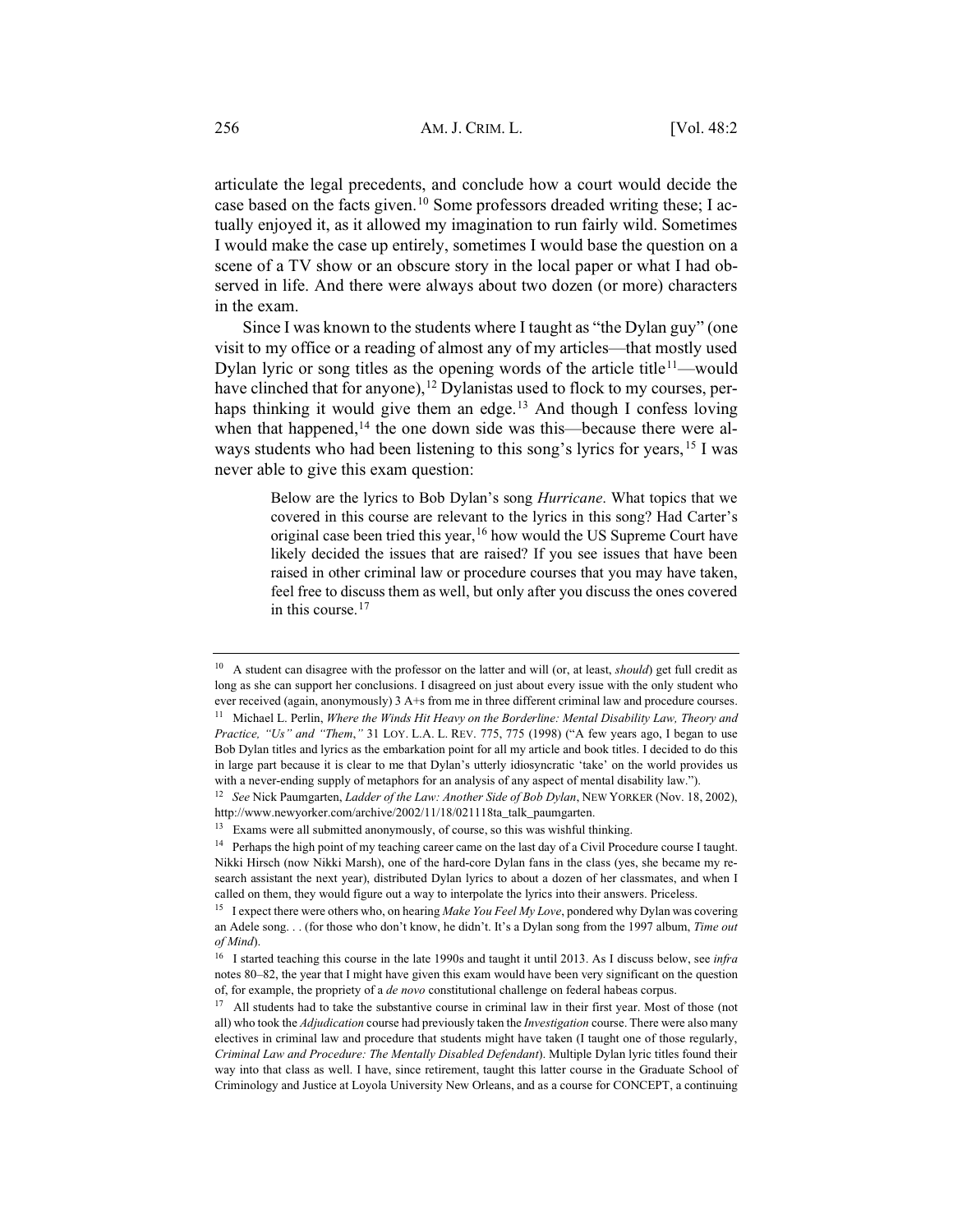It should go without saying that song lyrics are, inevitably, to some extent fiction (poetic license is the phrase mostly used).<sup>18</sup> As I will discuss below, the facts of the case—as articulated in Judge Sarokin's magisterial habeas decision<sup>19</sup> and specifically premised on overt and covert racism<sup>20</sup>—differ in some ways from Dylan's lyrics.<sup>21</sup> But for exam purposes, I would have wanted students to assume that the lyrics were an accurate depiction of what happened.<sup>22</sup>

I am now retired from full-time teaching and teach other courses occasionally as an adjunct, but I expect to never teach *Criminal Procedure: Adjudication* again.<sup>23</sup> So, I figured, why not do this article? First, I briefly discuss the song, and the significance of its live performances in the 1970s. After this, I reprint the lyrics to *Hurricane.* Then, I discuss Judge Sarokin's opinion and the Third Circuit opinion substantially affirming it. Next, I consider all the criminal procedure issues raised by the song,  $24$  in a section in which I look at: (1) "the law," (2) Dylan's characterization of the issues in question, and (3) as best as I can, the "inside baseball" on what actually happened. Following this, I discuss the cases briefly in the context of the legal school of thought known as therapeutic jurisprudence.<sup>25</sup> I conclude with some final thoughts.26

education program, now affiliated with Palo Alto University. I also have taught a course in *Mental Health Issues in Jails and Prisons*, a topic that is certainly touched on in *Hurricane.*

<sup>&</sup>lt;sup>18</sup> The music critic Clinton Heylin concludes that Dylan "got important material facts in the case wrong." CLINTON HEYLIN, REVOLUTION IN THE AIR: THE SONGS OF BOB DYLAN, 1957–1973 164 (Chi. Rev. Press ed., 2009). My sense is that his errors were mostly insignificant.

<sup>19</sup> Carter v. Rafferty, 621 F. Supp. 533, 534–35 (D.N.J. 1985).

<sup>&</sup>lt;sup>20</sup> *See id.* at 534 ("The extensive record clearly demonstrates that petitioner's convictions were predicated upon an appeal to racism rather than reason, and concealment rather than disclosure."). This is a position also taken by music critics. *See, e.g.*, MIKE MARQUSEE, CHIMES OF FREEDOM: THE POLITICS OF BOB DYLAN'S ART 279 (New PR ed., 2003) (characterizing Carter as "a martyr . . . of institutional racism").

<sup>&</sup>lt;sup>21</sup> Judge Sarokin's conclusion is crystal-clear: "This court is convinced that a conviction which rests upon racial stereotypes, fears and prejudices violates rights too fundamental to permit deference [to the NJ Supreme Court's prior decision affirming the convictions] to stand in the way of the relief sought." *Carter*, 621 F. Supp. at 560.

<sup>&</sup>lt;sup>22</sup> Where relevant, I will subsequently note where Dylan's lyrics were not an accurate depiction of the facts as found by Judge Sarokin.

<sup>23</sup> Although the focus of the article is on the potential *exam*, a clever professor could also structure a full course around the topics discussed.

<sup>24</sup> I listed some of these in my earlier article. Perlin, *Tangled, supra* note 1, at 1405–07. There are certainly more.

<sup>25</sup> See Perlin, *Tangled, supra* note 1, at 1426–28, for my other thoughts on Dylan in this context; *see also* Perlin, *Death Planes*, *supra* note 1, at 325–28.

<sup>26</sup> Before any criminal procedure professor actually *uses* this as an exam, s/he must be fairly sure that there are no Dylanistas in the class, as they would have an unfair advantage. My suggestion is that s/he drop some lyrics innocuously and randomly into mid-semester class discussions (not well-known ones, but not *that* obscure either) to see if there are any *frissons* of recognition.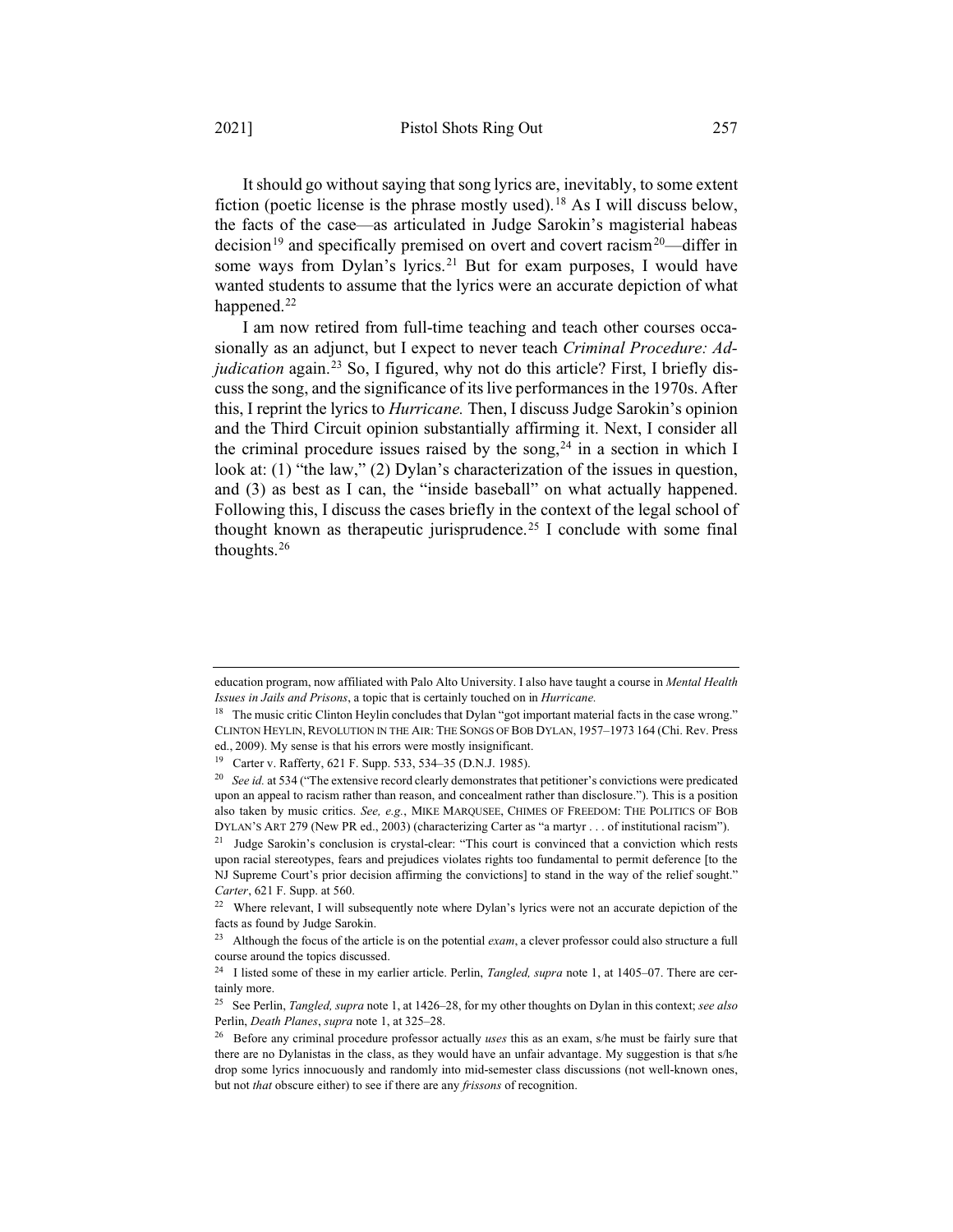### I. THE SONG

The story of how Dylan came to write *Hurricane* is fairly well known.<sup>27</sup> Dylan read Carter's autobiography,28 *The Sixteenth Round: From Number 1 Contender to Number 45472*, <sup>29</sup> and was transfixed by the story. When Dylan returned to the United States from a trip abroad, he went to the New Jersey State Prison in Rahway (where Carter was then incarcerated), and subsequently thought "maybe sometime I could condense it all down into a song."<sup>30</sup> *Hurricane* became both the first song on the *Desire* album,<sup>31</sup> and it became a staple on the Rolling Thunder tour,  $32$  giving that tour "a mission beyond its music."33

Interestingly, music critics were far from unanimous in their praise for the song. While some were effusive, others were seriously hostile. Thus, while Robert Shelton said that it would "stand with Dylan's greatest work,"<sup>34</sup>

<sup>27</sup> *'It Got Me a Little Nervous': Exploring the "Hurricane" Collaboration Between Jacques Levy and Bob Dylan*, SOMETHING ELSE REVIEWS! (Apr. 28, 2013), https://somethingelsereviews.com/2013/04/28 /it-got-me-a-little-nervous-exploring-the-hurricane-collaboration-between-jacques-levy-and-bob-dylan/. Dylan co-authored *Hurricane* with the musical theater songwriter, Jacques Levy. On their collaboration on *Hurricane*, *see e.g.*, BOB SPITZ, DYLAN:ABIOGRAPHY 451 (1989).

<sup>&</sup>lt;sup>28</sup> How he got the book is not entirely clear. Robert Shelton and Sean Wilentz have written that Carter himself sent Dylan a copy. ROBERT SHELTON, NO DIRECTION HOME: THE LIFE AND MUSIC OF BOB DYLAN 460 (Da Capo ed., 1997); SEAN WILENTZ, BOB DYLAN IN AMERICA 148 (Anchor Books ed., 2010). All agree that Dylan read it on a trip to Paris in 1975.

<sup>&</sup>lt;sup>29</sup> RUBIN CARTER, THE SIXTEENTH ROUND: FROM NUMBER 1 CONTENDER TO NUMBER 45472 (Penguin Books Can. ed., 1991).

<sup>&</sup>lt;sup>30</sup> OLIVER TRAGER, KEYS TO THE RAIN: THE DEFINITIVE BOB DYLAN ENCYCLOPEDIA 267 (Billboard Books ed., 2004) (paraphrasing LARRY SLOMAN, ON THE ROAD WITH BOB DYLAN 50 (Bantam Books ed., 1978)).

<sup>31</sup> *See* Sony Music Entertainment, *Desire*, BOB DYLAN (2018), https://www.bobdylan.com/albums/desire.

<sup>32</sup> *See* Sony Music Entertainment, *Setlists 1975*, BOB DYLAN (2018), https://www.bobdylan.com/setlists? filter\_year=1975. Dylan only sang *Hurricane* 33 times (from October 30, 1975, through January 25, 1976). Sony Music Entertainment, *Hurricane*, BOB DYLAN (2018), https://www.bobdylan.com/songs/hurricane/. For discussions of some of those performances, see SHELTON, *supra* note 28, at 459–62; Jim Jerome, *Bob Dylan: A Myth Materializes with a New Protest Record and a New Tour (1975)*, in CLINTON HEYLIN, THE BOB DYLAN COMPANION: FOUR DECADES OF COMMENTARY 129, 134–51 (Carl Benson ed., 1998).

On the quality of the live performances of *Hurricane*, see PAUL WILLIAMS, BOB DYLAN: PERFORMING ARTIST: THE MIDDLE YEARS: 1974–1986, at 48–50 (Underwood-Miller ed., 1992), and especially *id.* at 49 ("the performance is an expression of love for life, love for freedom, love for justice"), and see TRAGER, *supra* note 30, at 265 (*Hurricane* "may still stand as [Dylan's] single moment of immediate consequential glory as he cried out for justice in a song [of] . . . impassioned, urgent performances").

George Dunn notes that *Hurricane* "decr[ies a] miscarriage of justice" in the context of his article on how Dylan also believes in "moral necessity" of *retributive* justice "for those who are truly guilty." *See* George Dunn, "Bury the Rag Deep in Your Face": Retributive Justice in the Songs of Bob Dylan 1 (paper presented at the World of Dylan symposium, Tulsa, OK, June 1, 2019) (unpublished manuscript) (on file with author).

<sup>33</sup> JAMES S. HIRSCH, HURRICANE: THE MIRACULOUS JOURNEY OF RUBIN CARTER 123 (Houghton Mifflin Harcourt Pub. Co. ed., 2000).

<sup>34</sup> SHELTON, *supra* note 28, at 461.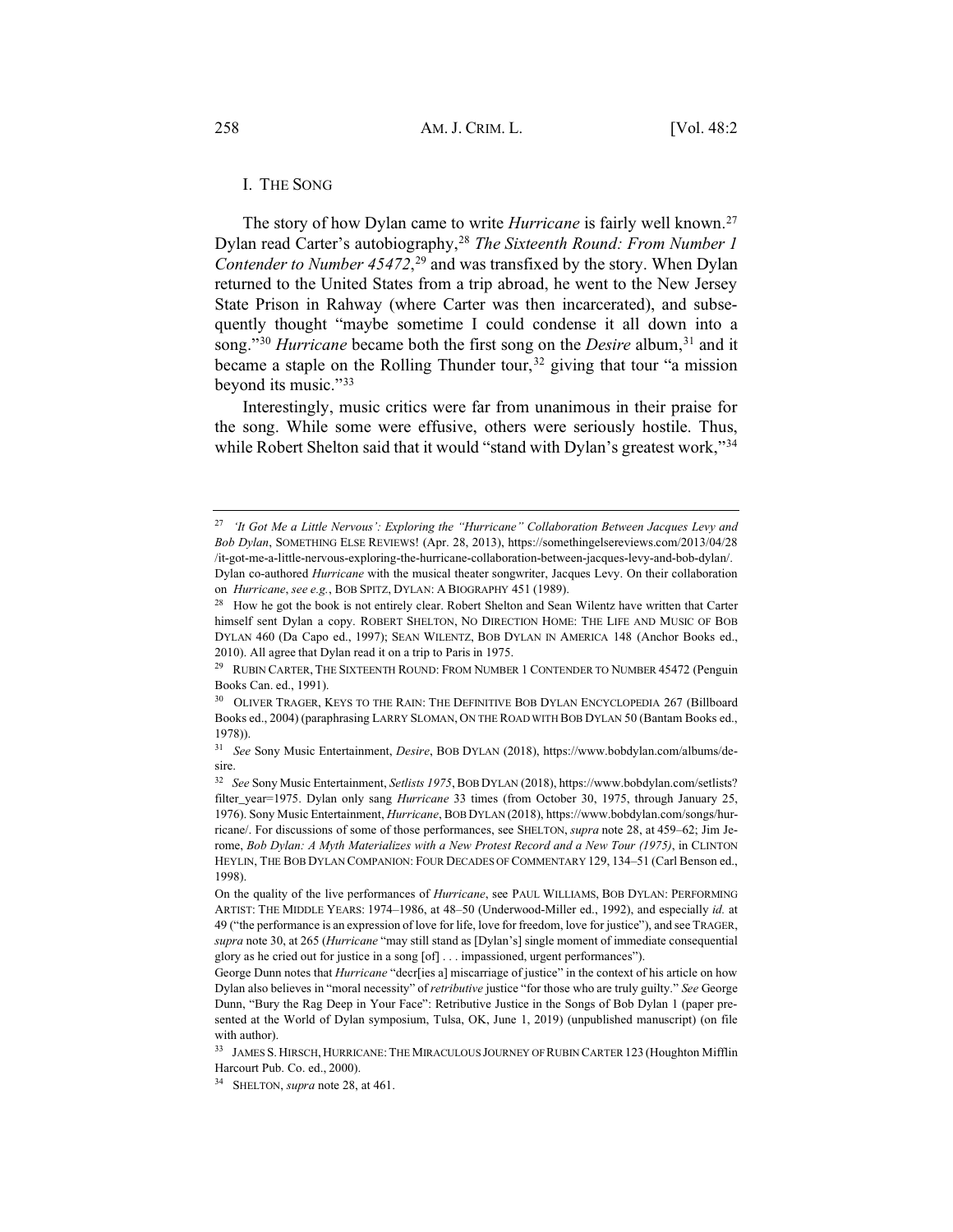Mike Marqusee declared it "epic,"35 Larry Sloman characterized it as "scorching,"36 and Paul Williams focused on its "brilliant new techniques of storytelling."37 On the other hand, Tim Riley dismissed it as "at best warmedover, and at worst, disingenuous,"38 and Sean Wilentz called it "stale" and "vastly inferior to *Hattie Carroll*."<sup>39</sup> Astonishingly, some of the major works on Dylan's *oeuvre* barely mention it in passing.40

II. THE LYRICS<sup>41</sup>

Pistol shots ring out in the barroom night Enter Patty Valentine from the upper hall<sup>42</sup> She sees the bartender in a pool of  $b$ lood<sup>43</sup> Cries out, "My God, they killed them all!" Here comes the story of the Hurricane The man the authorities came to blame For somethin' that he never done<sup>44</sup> Put in a prison cell, but one time he could-a been The champion of the world

<sup>35</sup> MARQUSEE, *supra* note 20, at 279.

<sup>36</sup> Larry Sloman, *Bob Dylan and His Friends on the Bus—Like a Rolling Thunder*, in THE DYLAN COMPANION:ACOLLECTION OF ESSENTIAL WRITING ABOUT BOB DYLAN COMPANION 198, 203 (Elizabeth Thomson & David Gutman eds., 1990) [hereinafter ESSENTIAL WRITING].

<sup>37</sup> WILLIAMS, *supra* note 32, at 49. *See also*, Jerome, *supra* note 32, at 129 ("*Hurricane* [is] a protest song with the gritty urgency and outrage that had once enflamed a whole generation").

<sup>&</sup>lt;sup>38</sup> TIM RILEY, HARD RAIN: A DYLAN COMMENTARY 247 (De Capo Press ed., 1992).

<sup>39</sup> WILENTZ, *supra* note 28, at 154. *See also*, MICHAEL GRAY, SONG AND DANCE MAN III: THE ART OF BOB DYLAN 185 (St. Martin's Press ed., 1981) (discussing the "weakness" of the "ideas behind the words, which he differentiates from the quality of the music"); Lester Bangs, in ESSENTIAL WRITING, *supra* note 36, at 210–11 ("Dylan doesn't give a damn about Rubin Carter.").

<sup>40</sup> *See, e.g.*, RICHARD F. THOMAS, WHY BOB DYLAN MATTERS 303 (HarperCollins Publishers ed., 2016) (solely refers to several Dylan songs, including *Hurricane*, as "Homeric in value"*);* DAVID YAFFE, LIKE A COMPLETE UNKNOWN 35 (Yale U. Press ed., 2011) (solely discusses the cinematic feel of the opening lines).

<sup>&</sup>lt;sup>41</sup> In this section, I will note where Dylan took poetic license with the facts on matters that do not relate to questions of criminal procedure. Also, subsequently, when I cite to the song's lyrics, I will cite that simply as "*Hurricane* lyrics."

<sup>&</sup>lt;sup>42</sup> My Dylanista friend Stu Levitan has pointed out to me the cinematic quality of this line, a device of Dylan's that, I think, sets the stage for the entire saga as it plays out. *See also*, YAFFE, *supra* note 40, at 35 ("The opening lines of 'Hurricane' shoot out like a compelling action flick").

<sup>&</sup>lt;sup>43</sup> Poetic license: "Patricia Valentine lived above the tavern and was awakened by the sound of gunshots at about 2:30 a.m. She ran to her window and saw two men leave the scene in a white car." *Carter*, 826 F. 2d at 1301. There remain serious questions as to whether Patty was alone with her children at that time, or whether there were other adults in her apartment as well. *See* PAUL B. WICE, RUBIN "HURRICANE" CARTER AND THE AMERICAN JUSTICE SYSTEM 174–75 (Rutgers U. Press ed., 2000).

*See* Valentine v. C.B.S., Inc., 698 F.2d. 430, 432 (11th Cir. 1983) (on finding that the lyrics that referred to Valentine were, however, substantially accurate). See SPITZ, *supra* note 27, at 483–95, for excerpts from Dylan's deposition in that case (it would not be an over-statement to call it obfuscatory). In my near half-century as a lawyer, the only near-parallel to these examples that I have ever read is the testimony of the former baseball manager Casey Stengel's testimony before a Congressional committee on antitrust law. S. Anti-Trust and Monopoly Subcommittee Hr'g (1958) (Casey Stengel's statement).

<sup>44</sup> On actual innocence, see *infra* text accompanying notes 81–87*.*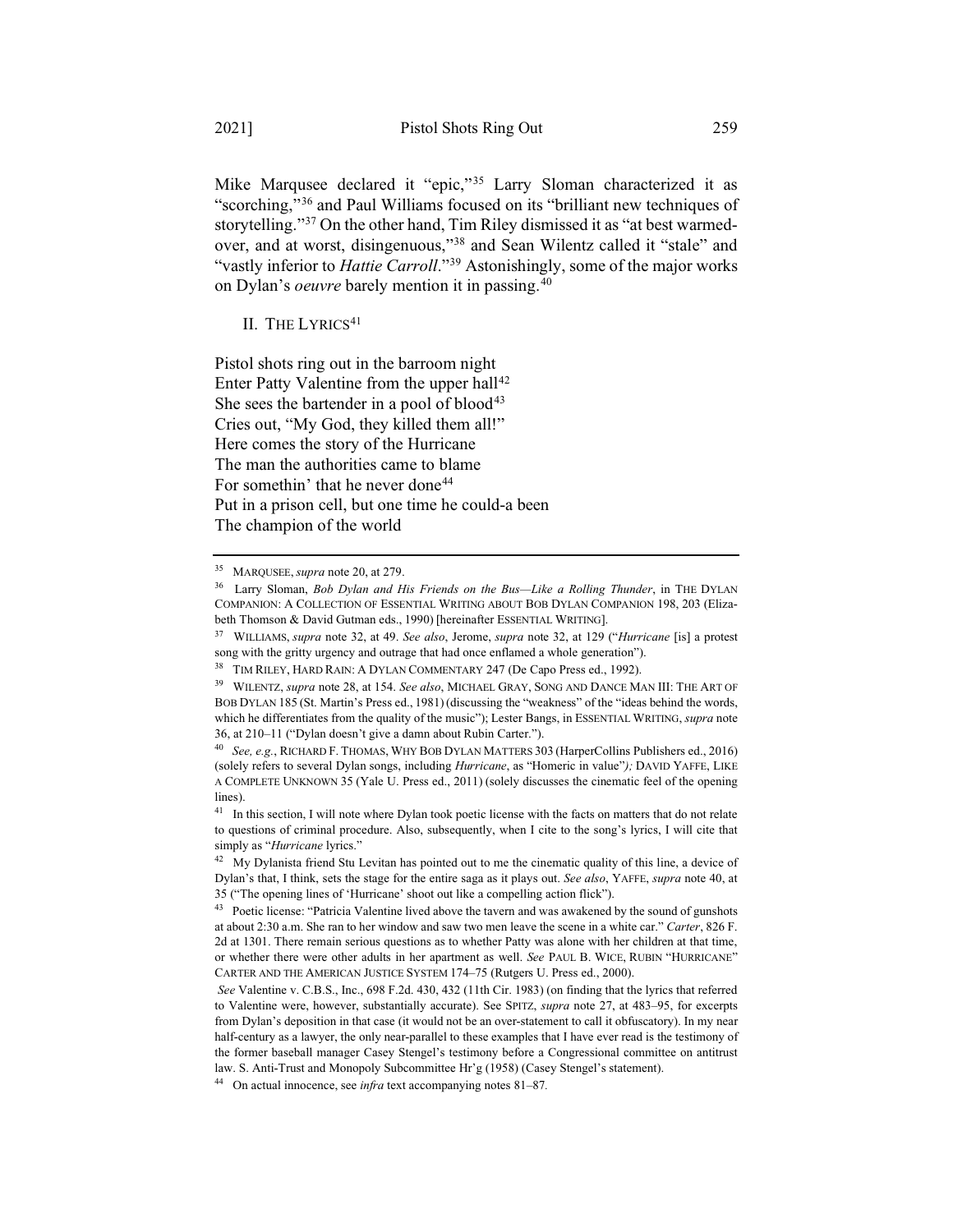Three bodies lyin' there does Patty see And another man named Bello, movin' around mysteriously "I didn't do it," he says, and he throws up his hands "I was only robbin' the register, I hope you understand<sup>45</sup> I saw them leavin'," he says, and he stops "One of us had better call up the cops" And so Patty calls the cops And they arrive on the scene with their red lights flashin' In the hot New Jersey night

Meanwhile, far away in another part of town Rubin Carter and a couple of friends are drivin' around Number one contender for the middleweight crown<sup>46</sup> Had no idea what kinda shit was about to go down When a cop pulled him over to the side of the road Just like the time before and the time before that  $47$ In Paterson that's just the way things  $g_0^{48}$ If you're black you might as well not show up on the street<sup>49</sup>

<sup>&</sup>lt;sup>45</sup> Poetic license: "Bello, who was standing lookout, was either in or outside the bar, and his location at that time is a main point of contention." *Carter*, 826 F.2d at 1301.

On admitting to a lesser offense to avoid prosecution for a more substantial one, see *infra* text accompanying notes 88–91.

<sup>46</sup> His highest ranking was likely #3. *Rubin "Hurricane" Carter—The Boxer*, BOXING INSIDER (Feb. 28, 2011), https://www.boxinginsider.com/history/rubin-hurricane-carter-the-boxer/.

<sup>&</sup>lt;sup>47</sup> Carter had been arrested at least twice previously in Paterson on "disorderly persons" charges. In one case, he had been found not guilty; in the other he was fined \$25. It is certainly likely he had other runins with Paterson police that did not result in arrests. *See* HIRSCH, *supra* note 33, at 84.

<sup>48</sup> See WICE,*supra* note 43, at 19–21, on racial tension in Paterson at the time of the shootings in question. Dylan subsequently commented on law enforcement in New Jersey in the song *Tweeter and the Monkey Man*, which he recorded with the Traveling Wilburys ("In Jersey, anything's legal as long as you don't get caught"). *See* Bob Dylan, Jeff Lynne, George Harrison, Tom Petty & Roy Orbison, *Tweeter and the Monkey Man*, GENIUS LYRICS (1998), https://genius.com/Traveling-wilburys-tweeter-and-the-monkeyman-lyrics. Notes the well-known Dylan critic, Tony Attwood, "Even if the song wasn't officially published by Dylan's Special Rider Music and even if he didn't so obviously sing it, we'd all still know it was a Dylan composition." Tony Attwood, *Bob Dylan's "Tweeter and The Monkey Man": The Origins, the Music and the Meaning*, BOB-DYLAN.ORG (Mar. 21, 2017), https://bob-dylan.org.uk/arc.hives/3947. Elsewhere in *Tweeter and the Monkey Man*, Dylan sings, "Some place by Rahway Prison they ran out of gas," perhaps an elliptical reference to the facility where Carter was housed for some of his time in New Jersey prisons.

<sup>49</sup> *See, e.g.*, Vida B. Johnson*, KKK in the PD: White Supremacist Police and What To Do About It*, 23 LEWIS & CLARK L. REV. 205, 243 (2019) (citing Joe Malinconico, *Paterson Cop Getting \$300k Settlement in Racism Lawsuit*, PATERSON PRESS (Feb. 9, 2018), https://www.northjersey.com/story/news/patersonpress/2018/02/09/paterson-cop-getting-300-k-settlement-racism-lawsuit/321849002/; Joe Malinconico, *Three Black Cops Sue Paterson, Claiming Racism in Police Department*, RECORD (July 24, 2017), https://www.northjersey.com/story/news/paterson-press/2017/07/24/paterson-three-black-cops-sue-cityover-racism-police-department/505458001/; Jayed Rahman, *Three More Paterson Police Officers Allege Racism in Department, Lawsuit*, PATERSON TIMES (July 21, 2017), https://patersontimes.com/2017/07/21 /three-more-paterson-police-officers-allege-racism-in-department-lawsuit/) (on racism in the Paterson police department in the context of the treatment of Black police officers)).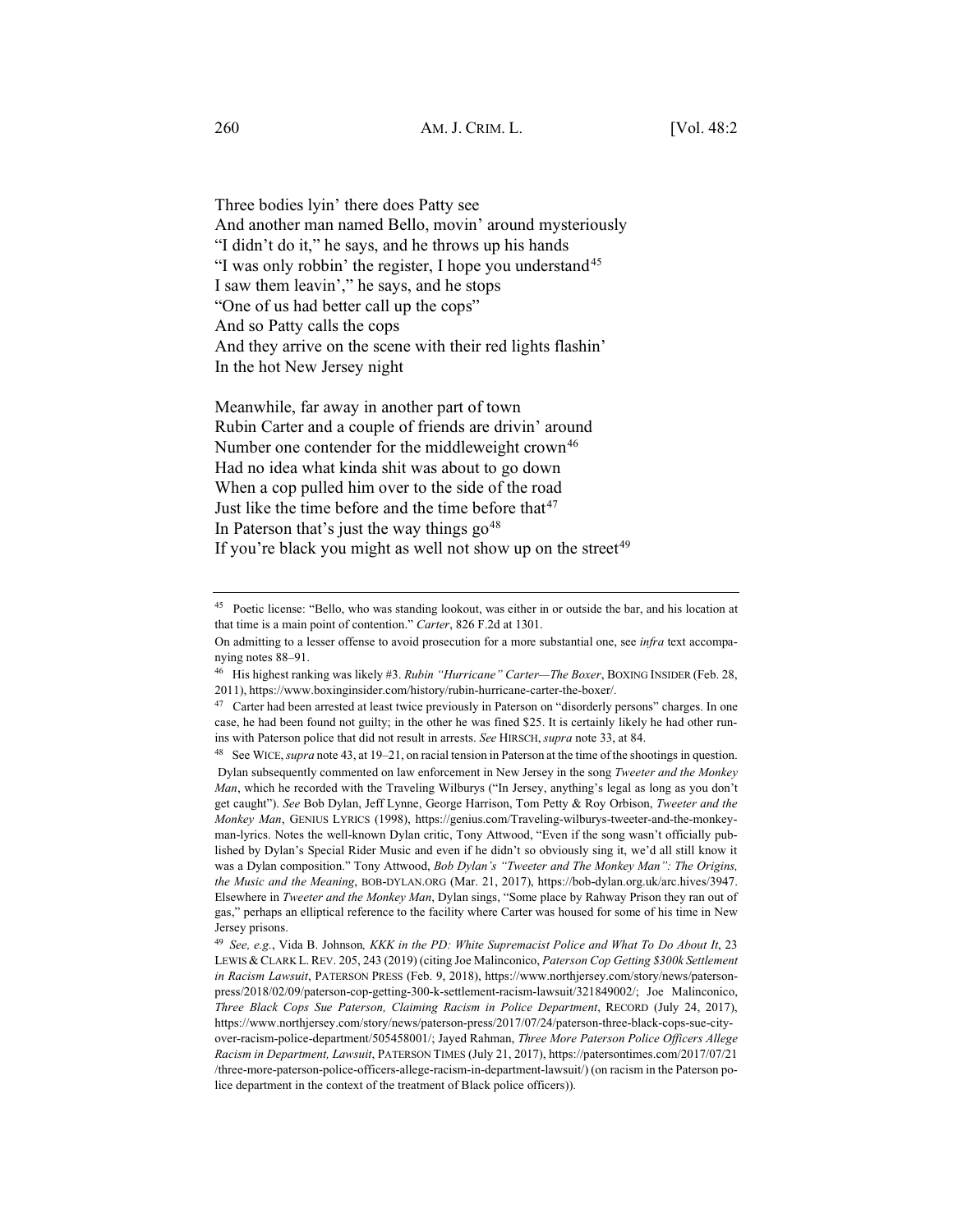'Less you wanna draw the heat $50$ 

Alfred Bello had a partner and he had a rap for the cops Him and Arthur Dexter Bradley were just out prowlin' around He said, "I saw two men runnin' out, they looked like middleweights They jumped into a white car with out-of-state plates" And Miss Patty Valentine just nodded her head<sup>51</sup> Cop said, "Wait a minute, boys, this one's not dead" So they took him to the infirmary And though this man could hardly see They told him that he could identify the guilty men<sup>52</sup>

Four in the mornin' and they haul Rubin in Take him to the hospital and they bring him upstairs $53$ The wounded man looks up through his one dyin' eye Says, "Wha'd you bring him in here for? He ain't the guy!" Yes, here's the story of the Hurricane The man the authorities came to blame For somethin' that he never done Put in a prison cell, but one time he could-a been The champion of the world

Four months later, the ghettos are in flame Rubin's in South America, fightin' for his name While Arthur Dexter Bradley's still in the robbery game And the cops are puttin' the screws to him, lookin' for somebody to blame "Remember that murder that happened in a bar?" "Remember you said you saw the getaway car?" "You think you'd like to play ball with the law?" "Think it might-a been that fighter that you saw runnin' that night?"54 "Don't forget that you are white"<sup>55</sup>

Arthur Dexter Bradley said, "I'm really not sure" Cops said, "A poor boy like you could use a break We got you for the motel job and we're talkin' to your friend Bello

<sup>50</sup> On *Terry* stops (and on racial disparities in such stops), see *infra* text accompanying notes 92–104.

<sup>51</sup> Apparently, it was Valentine who identified the car as white. HIRSCH, *supra* note 33, at 37. Bello described both men as having a "thin build." *Id.* 

<sup>52</sup> On accuracy of identifications, see *infra* text accompanying notes 105–11.

<sup>53</sup> On one-person "show up" identifications, see *infra* text accompanying notes 111–16*.*

<sup>&</sup>lt;sup>54</sup> Apparently, on the night of the murders, when Carter had been brought into the police station for questioning, an unnamed witness said he *recognized* Carter (who was seen heading for the bathroom,) knowing that he was "the prizefighter," but indicated that he had not seen Carter leaving the crime scene. HIRSCH, *supra* note 33*,* at 37.

<sup>55</sup> On suggestive questioning by the police appealing to racial prejudice, see *infra* text accompanying notes 118–22.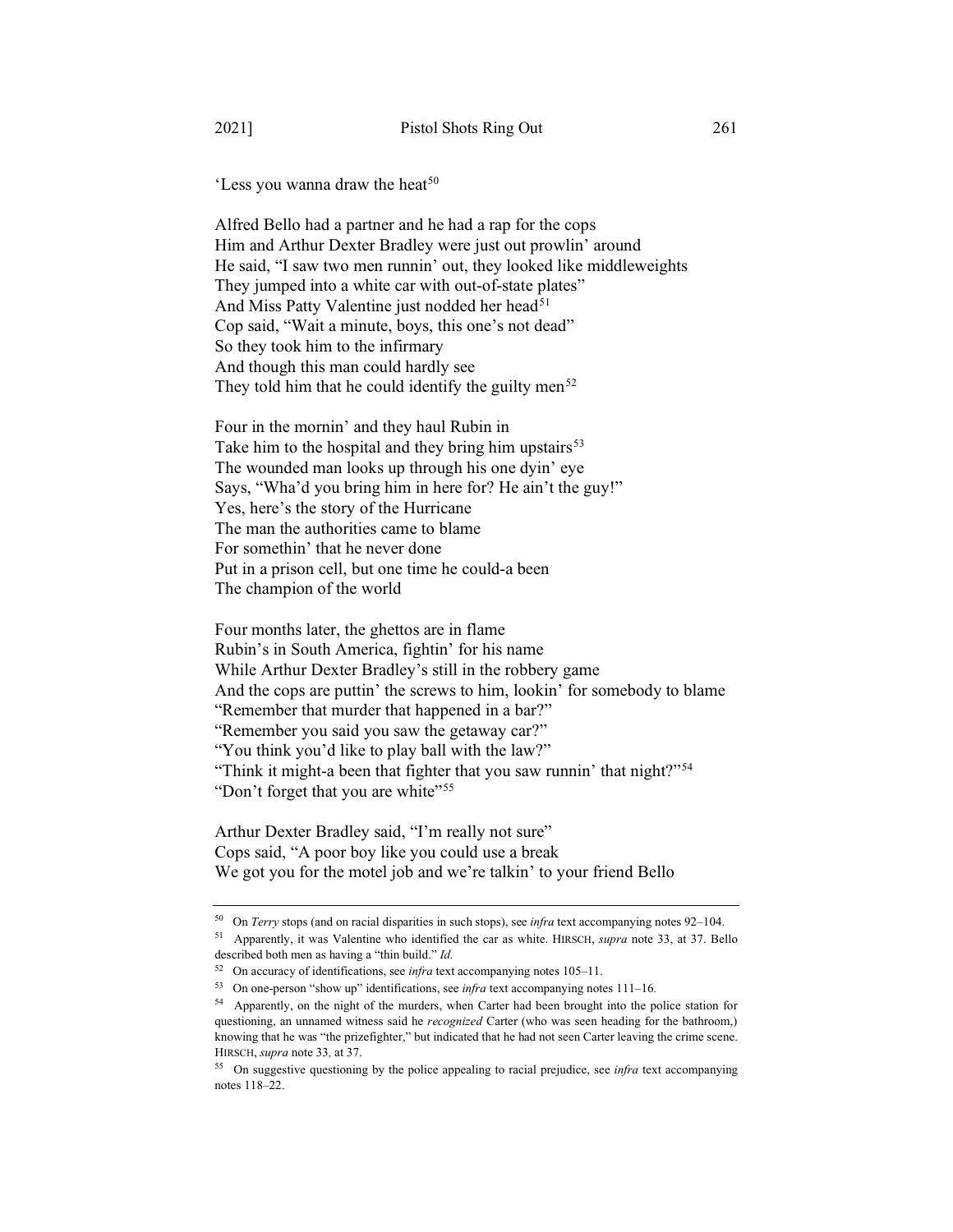Now you don't wanta have to go back to jail, be a nice fellow You'll be doin' society a favor That sonofabitch is brave and gettin' braver We want to put his ass in stir We want to pin this triple murder on him<sup>56</sup> He ain't no Gentleman Jim"

Rubin could take a man out with just one punch But he never did like to talk about it all that much It's my work, he'd say, and I do it for pay And when it's over I'd just as soon go on my way Up to some paradise Where the trout streams flow and the air is nice And ride a horse along a trail But then they took him to the jailhouse Where they try to turn a man into a mouse<sup>57</sup>

All of Rubin's cards were marked in advance The trial was a pig-circus,  $58$  he never had a chance The judge made Rubin's witnesses drunkards from the slums<sup>59</sup> To the white folks who watched he was a revolutionary bum And to the black folks he was just a crazy  $[n$ -word $]^{60}$ No one doubted that he pulled the trigger And though they could not produce the gun<sup>61</sup>

A family court judge's task is not easy, but it is terribly important, and at the end of the day those judges "remember children's faces best." *See* Bob Dylan, "Long Time Gone." *Id.*

<sup>&</sup>lt;sup>56</sup> On the implications of police focusing on one suspect and then shaping all evidence to conform with this *a priori* idea, see *infra* text accompanying notes 123–32.

<sup>57</sup> On conditions of pre-trial confinement, see *infra* text accompanying notes 133–39.

<sup>58</sup> Compare this language to Kirk v. Kirk, 770 N.E.2d 304, 306 n. 3 (Ind. Sup. Ct. 2002), an ugly custody case in which the child's father, on an anonymous website he created to disparage the judge, quoted the "pig-circus" language. Of interest is the fact that in upholding the decisions below (granting custody to the mother), the Indiana Supreme Court, in a remarkable *contretemps*, quoted another (apolitical) Dylan lyric in its conclusion:

*See generally*, Alex B. Long, *The Freewheelin' Judiciary: A Bob Dylan Anthology*, 38 FORDHAM URB. L.J. 1363, 1382–83 (2011) (discussing *Hurricane* in the context of the *Kirk* case).

<sup>59</sup> On judicial bias, see *infra* text accompanying notes 139–48.

<sup>60</sup> When I heard Antony Ellis, Will Forte & Justin Long cover *Hurricane* at a Dylan tribute concert in 2012, they sang "n-word" instead of the common racial epithet that rhymes with "trigger." I will also do so here. Another covering singer whom I heard at another concert subsequently substituted "figure." I prefer the "n-word" substitution as it gives the listener a better sense of what the original was. See RICKS, *supra* note 2, at 175–77, on the significance of Dylan's decision to use this word in this context. When Stoner sang it at the Dylan tribute concert from 2016, *see supra* note 6, he used the phrase "tragic figure", which might be a better choice for those who choose to sing this song in the future.

The [full n-word] is used two times in in this article—in a quote from the court opinion (see *infra* note 71) and a quote from a witness statement (see *infra* note 108).

<sup>&</sup>lt;sup>61</sup> There have been convictions upheld in murder cases in which the alleged murder weapon was not produced. *See, e.g.*, Rodriguez v. Young, 906 F.2d 1153 (7th Cir. 1990); Castillo v. State, No. 11-00168, 2017 WL 3089839 (Tex. Ct. Crim. App. July 20, 2017).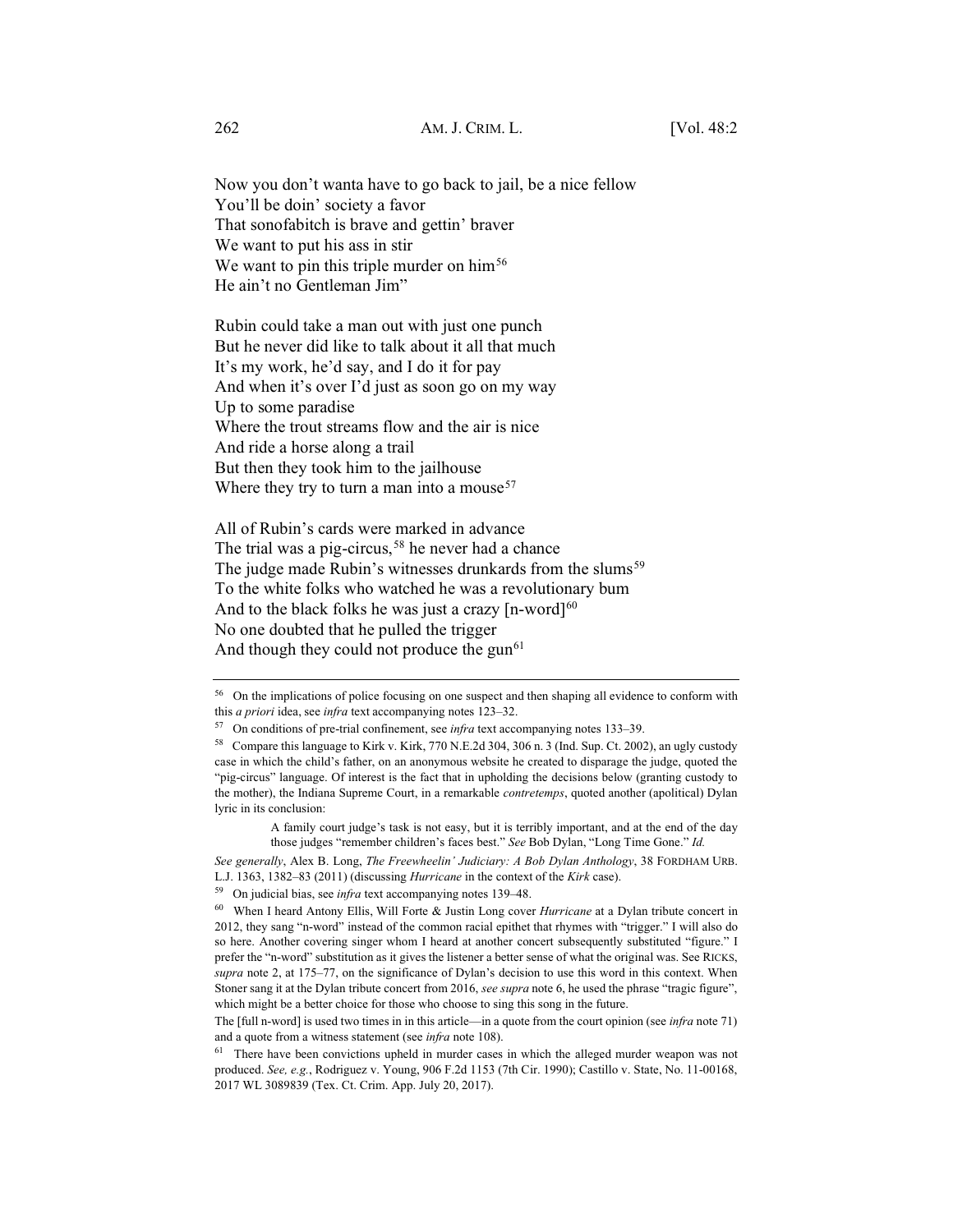The D.A. said he was the one who did the deed And the all-white jury agreed $62$ 

Rubin Carter was falsely tried The crime was murder "one," guess who testified? Bello and Bradley and they both baldly lied<sup>63</sup> And the newspapers, they all went along for the ride<sup>64</sup> How can the life of such a man Be in the palm of some fool's hand? To see him obviously framed Couldn't help but make me feel ashamed to live in a land Where justice is a game

Now all the criminals in their coats and their ties Are free to drink martinis and watch the sun rise While Rubin sits like Buddha in a ten-foot cell<sup>65</sup> An innocent man in a living hell That's the story of the Hurricane But it won't be over till they clear his name And give him back the time he's done Put in a prison cell, but one time he could-a been The champion of the world.

 $62$  Quasi-poetic license: Although, in Carter's first trial, there was one non-white person chosen as one of 14, that juror was eliminated (by luck of the draw) when the jury was reduced to 12 for deliberation. *See infra* note 154. On racial composition of juries, see *infra* text accompanying notes 152–57.

<sup>63</sup> On prosecutorial use of known-to-be-false testimony, see *infra* text accompanying notes 158–66.

<sup>64</sup> On prejudicial publicity, see *infra* text accompanying notes 167–73.

<sup>65</sup> On prison conditions, see *infra* text accompanying notes 174–83. It is little known that prison psychiatrists had characterized Carter as showing "paranoid symptomatology," and had prescribed Thorazine, a powerful antipsychotic drug for him. HIRSCH, *supra* note 33, at 97. Carter, at this time, was transferred to the Vroom Building, part of the New Jersey state psychiatric hospital system. For a detailed description of Carter's time at the Vroom Building, see SAM CHAITON & TERRY SWINTON, LAZARUS AND THE HURRICANE: THE FREEING OF RUBIN "HURRICANE" CARTER 137–42 (Penguin Books Can. ed., 1991).

I represented individuals at that facility regularly from 1971–74. *See* Michael L. Perlin, *"Half-Wracked Prejudice Leaped Forth": Sanism, Pretextuality, and Why and How Mental Disability Law Developed as It Did*, 10 J. CONTEMP. LEG. ISS. 3, 7 (1999). I also filed a class action on behalf of Vroom inmates who were being held illegally in violation of the U.S. Supreme Court case of Jackson v. Indiana, 406 U.S. 715 (1972) (class was composed of defendants who would likely never regain their competence to stand trial, not a category in which Carter ever fit.). That class action, (*see* Dixon v. Cahill, No. L30977/y-71 P.W. (N.J. Sup. Ct. L. Div. 1973), reprinted in MICHAEL L. PERLIN & HEATHER ELLIS CUCOLO, MENTAL DISABILITY LAW: CIVIL AND CRIMINAL § 19-8 (3d ed. 2016) (spring 2021 update)), resulted in a ruling that the indefinite incarceration of individuals in the Vroom Building (New Jersey's maximum-security facility for the "criminally insane" violated Jackson, and ordered individual hearings for each inmate. The courts ultimately found that 185 of the 225 patients in that facility were illegally detained). See Michael L. Perlin, *"May He Stay Forever Young": Robert Sadoff and the History of Mental Health Law*, 33 J. AM. ACAD. PSYCHIATRY & L. 236, 236–37 (2005). On *Dixon,* see Michael L. Perlin, *"Your Old Road Is/Rapidly Agin'": International Human Rights Standards and Their Impact on Forensic Psychologists, the Practice of Forensic Psychology, and the Conditions of Institutionalization of Persons with Mental Disabilities*, 17 WASH. U. GLOBAL STUD. L. REV. 79, 106 n. 142 (2018).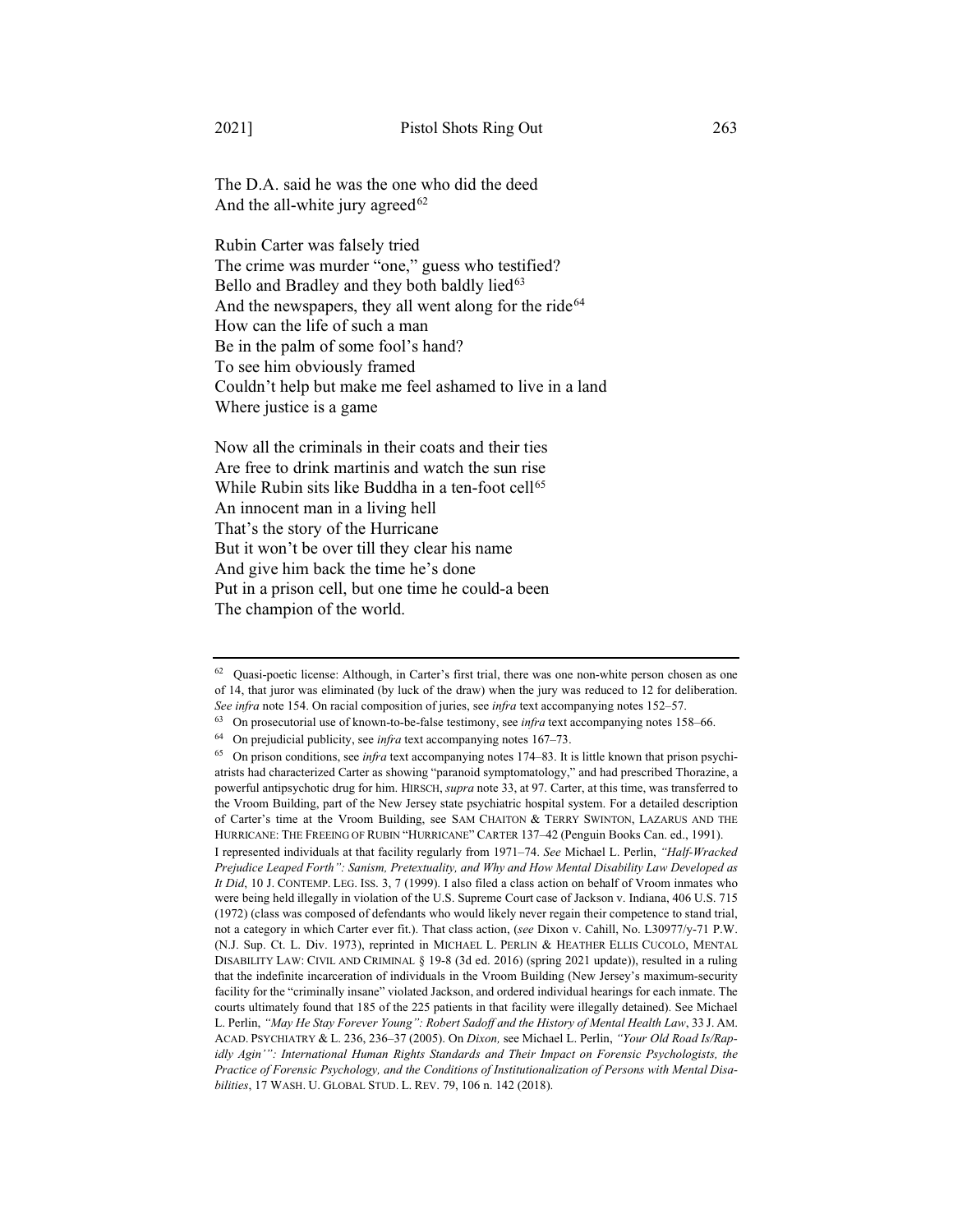### III. THE FEDERAL OPINIONS

As noted above, Carter's habeas corpus petition was granted for two overarching reasons: the state's improper appeals to racial prejudice by arguing that the killings were motivated by racial revenge,  $66$  and the state's violation of the *Brady* case by its failure to disclose results of lie detector test given by the state to an eyewitness.67 These were two of a dozen arguments raised by the defense at the habeas corpus stage.<sup>68</sup>

On the racial revenge issue, the court, as noted above, concluded that the trial was "predicated upon an appeal to racism rather than reason."69 It rejected the state's reliance on evidence that allegedly supported this theory, concluding that most of it **"**had little relationship to the petitioners," adding, "Indeed, it is difficult to fathom some of its admissibility as against them."<sup>70</sup> It noted, dramatically:

> Underlying the prosecutor's theory and summation is the *insidious and repugnant argument* that this heinous crime is to be understood and explained solely because the petitioners are black and the victims are white. $71$

On the *Brady* issue, the court found that the state failed to disclose preliminary oral reports on polygraph test of a key prosecution witness (that were inconsistent with the final written report and with trial testimony).<sup>72</sup> It stressed:

> [T]o view the withholding of the [polygrapher's] oral report as merely cumulative "is to gloss over the essential nature of that inconsistency and misgauge its potential impact," (Clifford, J., dissenting, [449 A. 2d at 1309]). It is sufficient to undermine confidence in the outcome? If the outcome depends in large measure on Bello's testimony, how could it not? "Never

*Id.* at 544.

<sup>66</sup> *Carter*, 621 F. Supp. at 538–47.

<sup>67</sup> *Id.* at 548.

<sup>68</sup> *Id.* at 537.

<sup>69</sup> *Id.* at 534.

<sup>70</sup> *Id.* at 541.

<sup>71</sup> *Carter*, 621 F. Supp. at 541 (emphasis added). It added that there was "no direct evidence ascribed to the petitioners to support the racial revenge motive." *Id.* at 542. Also:

The evidence did not support the imputation of the racial revenge motive to Carter and Artis. There was no proof that Carter and Artis were black militants with an inclination to kill whites, nor that they had even the slightest hostility toward whites, only that Carter had heard there was unrest and heard there was talk of a possible disturbance. In fact, the only blatantly racial statement placed before the trial court was Bello's testimony that while he was being interviewed by a prosecutor's detective in October 1966, that detective referred to blacks as "niggers" and "animals."

<sup>72</sup> *Id.* at 547. One of the key issues here was that the prosecution never told the defense the critical finding of the polygraph operator Harrelson's test—that Bello was in the bar at the time in question. *See id.* at 548 (citing State v. Carter, 449 A.2d 1280, 1306 (N.J. 1982) (Clifford, J., dissenting)).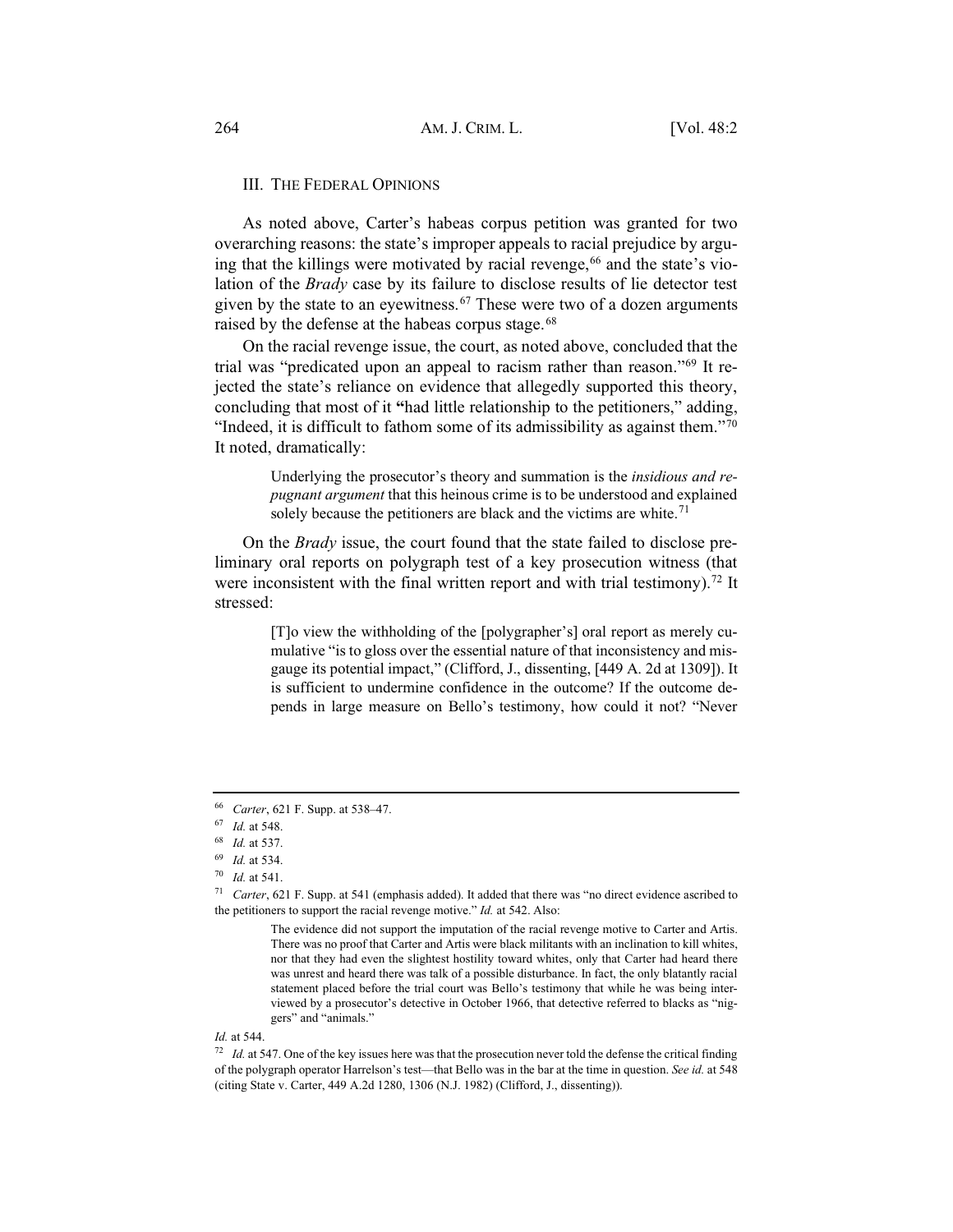before could defendants argue so persuasively that Bello was in all respects a complete, unvarnished liar, utterly incapable of speaking the truth." *Id*. 73

On appeal, the Third Circuit affirmed the aspect of the district court's opinion that dealt with the Brady issue, making it unnecessary—in the Court's view—to deal with the racial revenge theory.74 Noting that the State conceded that, the Third Circuit should have turned the reports in question over to the defense. Maintaining, however, that they were not "material" under Brady,75 the Third Circuit quoted the district court on this issue:

> Whether the conduct was deliberate or negligent, the consequences to the petitioners were the same: they were deprived of a vital opportunity to totally discredit the key and only eyewitness to the crime. Indeed, if the trial court knew and was satisfied that Bello finally selected one of his many versions merely because he was told that it was independently confirmed by the polygrapher (albeit mistakenly), it might well have stricken his entire testimony.<sup>76</sup>

The Third Circuit further quoted approvingly from the district court's opinion, concluding that, if Carter's counsel "had the relevant information, they would have had the means to convince the jury that Bello selected one of several versions, possibly all untrue, merely because he mistakenly believed it had been confirmed by a polygraph test."77 It added, "under any reasonable characterization of the 1976 trial, the critical importance of Bello's testimony to the prosecution's case clearly looms large and commanding. Bello's eyewitness identification testimony was the only direct evidence placing Carter and his co-defendant, John Artis, at the Lafayette Bar & Grill."<sup>78</sup> The state's petition for certiorari was then denied.<sup>79</sup>

<sup>73</sup> *Id.* at 554. The court thus concluded that, "considering the totality of the circumstances . . . had the evidence withheld by the state involving [the polygrapher's] oral report been disclosed to the defense, there is a reasonable probability that the result of the trial would have been different." *Carter*, 621 F. Supp. at 558 (citing United States v. Bagley, 473 U.S. 667, 682–83 (1985)).

The court also declined to consider petitioners' other claims: "While the court has reviewed all the claims in the petitions, the two grounds cited above are, in the opinion of the court, the petitioners' most powerful arguments for the granting of the writ and are clearly supported by the record. Accordingly, the court finds it unnecessary to reach the merits of the remaining claims." *Id.*

<sup>74</sup> *Carter*, 826 F.2d at 1303.

<sup>75</sup> *Id.* at 1305.

<sup>76</sup> *Id.* at 1307 (quoting *Carter,* 621 F. Supp. at 553).

<sup>77</sup> *Carter*, 826 F.2d at 1308 (quoting *Carter*, 621 F. Supp. at 553).

<sup>78</sup> *Id.* at 1309. It concluded:

We therefore conclude that Bello's testimony was critical to the prosecution's case. His credibility was a crucial issue for the jury. From this, it must necessarily follow that there is a "reasonable probability" that the "result of the [trial] would have been different" had the prosecution properly disclosed to Carter Harrelson's oral reports, *see Bagley,* 473 U.S. at 682, 105 S. Ct. at 3384, because Bello's believability was all important. Accordingly, we hold that the district court did not err in concluding that the reports were "material" under *Brady*.

<sup>79</sup> *See generally* Rafferty v. Carter, 484 U.S. 1011 (1988).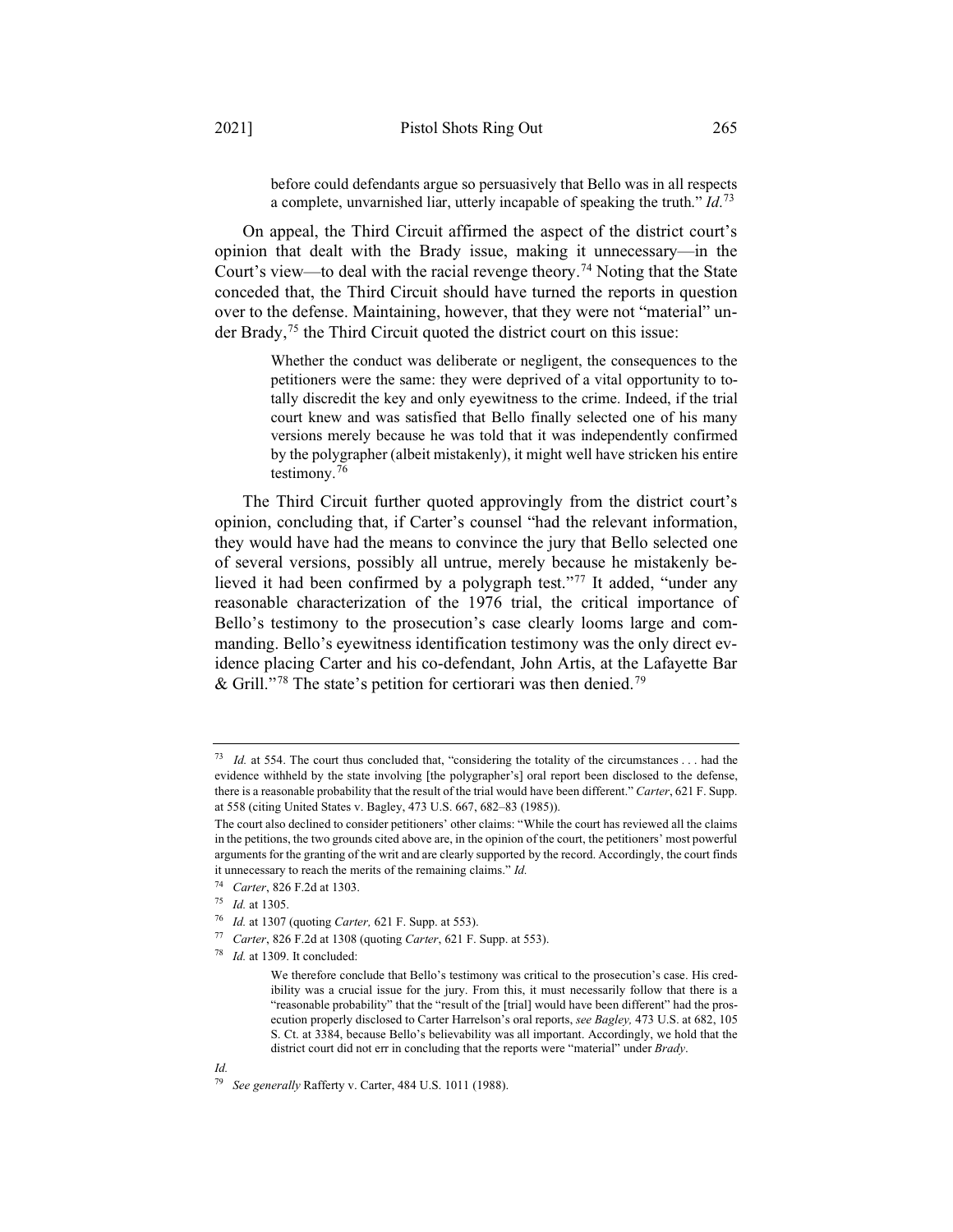#### IV. THE EXAM

So here are the issues that a student's A+ exam essay would have included.80 In each instance, I will briefly discuss the prevailing law, then Dylan's characterization of what happened in Carter's case, and then what really happened. I am discussing them in the order in which they appeared in the song, as I expect that is what 99% of students would have done.

# Actual innocence:

**The law:** The best answer to this depends on the year this exam was given. Procedurally, had Carter's case been tried after 1996, when the Antiterrorism and Effective Death Penalty Act (AEDPA) was enacted, <sup>81</sup> it is likely that Carter would not have been freed on the grounds found by the federal courts.82 However, more recently—coincidentally, the last year I taught criminal procedure—the Supreme Court ruled that a plea of actual innocence can overcome the habeas statute of limitations in AEDPA.<sup>83</sup>

**Dylan's characterization:** As noted, and as is crucial to the heart and soul of the song, Dylan was clear: "The man the authorities came to blame/ For somethin' that he never done."<sup>84</sup>

**What really happened:** The focus on innocence in the federal proceedings in Carter's case dealt solely with the question of whether the state's failure to disclose to the defendant the results of a lie detector test administered to an important prosecution witness, a failure determined to be material to "the defendant's guilt or innocence,"<sup>85</sup> and thus a due process violation.<sup>86</sup> Nothing in either reported federal opinion deals with the question of actual innocence.87

After prosecution efforts ended at that time, Myron Beldock—Carter's lead attorney—was quoted as saying, "The real story . . . is the fact that good triumphs over evil, and how hard it is to get there." Robert D. McFadden, *Myron Beldock, Civil Rights Lawyer Who Fought for Lost Causes, Dies at 86*, N.Y. TIMES (Feb. 1, 2016), https://www.nytimes.com/2016/02/02/nyregion/myron-beldock-civil-rights-lawyer-whofought-for-lost-causes-dies-at-86.html.

<sup>&</sup>lt;sup>80</sup> Of course, students might have found issues that I didn't see when I wrote the exam. When that happened (as it did more than rarely), they always got extra credit.

<sup>81</sup> *See* Antiterrorism and Effective Death Penalty Act, 28 U.S.C. § 2254 (1996).

<sup>82</sup> *See* Judith L. Ritter, *After the Hurricane*: *The Legacy of the Rubin Carter Case*, 12 HASTINGS RACE & POVERTY L. J. 1, 10 –15 (2015) (under pre-AEDPA habeas law, petitioner's constitutional challenges to his state court conviction received federal de novo review, which would not have been possible under the current scheme); Molly Clayton, *Forgiving the Unforgivable*: *Reinvigorating the Use of Executive Clemency in Capital Cases*, 54 B.C. L. REV. 751, 771 (2013) ("If the [AEDPA] had been in place in 1985, . . . Rubin 'Hurricane' Carter . . . would still be in prison serving three consecutive life sentences for a triple homicide that he did not commit.").

<sup>83</sup> McGuiggen v. Perkins, 569 U.S. 383 (2013).

<sup>84</sup> *Hurricane* lyrics.

<sup>85</sup> *Carter*, 826 F.2d at 1301.

<sup>86</sup> *Carter*, 621 F. Supp. at 547–54, *aff'd*, *Carter*, 826 F.2d at 1301.

<sup>&</sup>lt;sup>87</sup> See Watkins v. Miller, 92 F. Supp. 2d 824, 852 (S.D. Ind. 2000), for a discussion of this aspect of the *Carter* litigation in this case, also finding a *Brady* violation.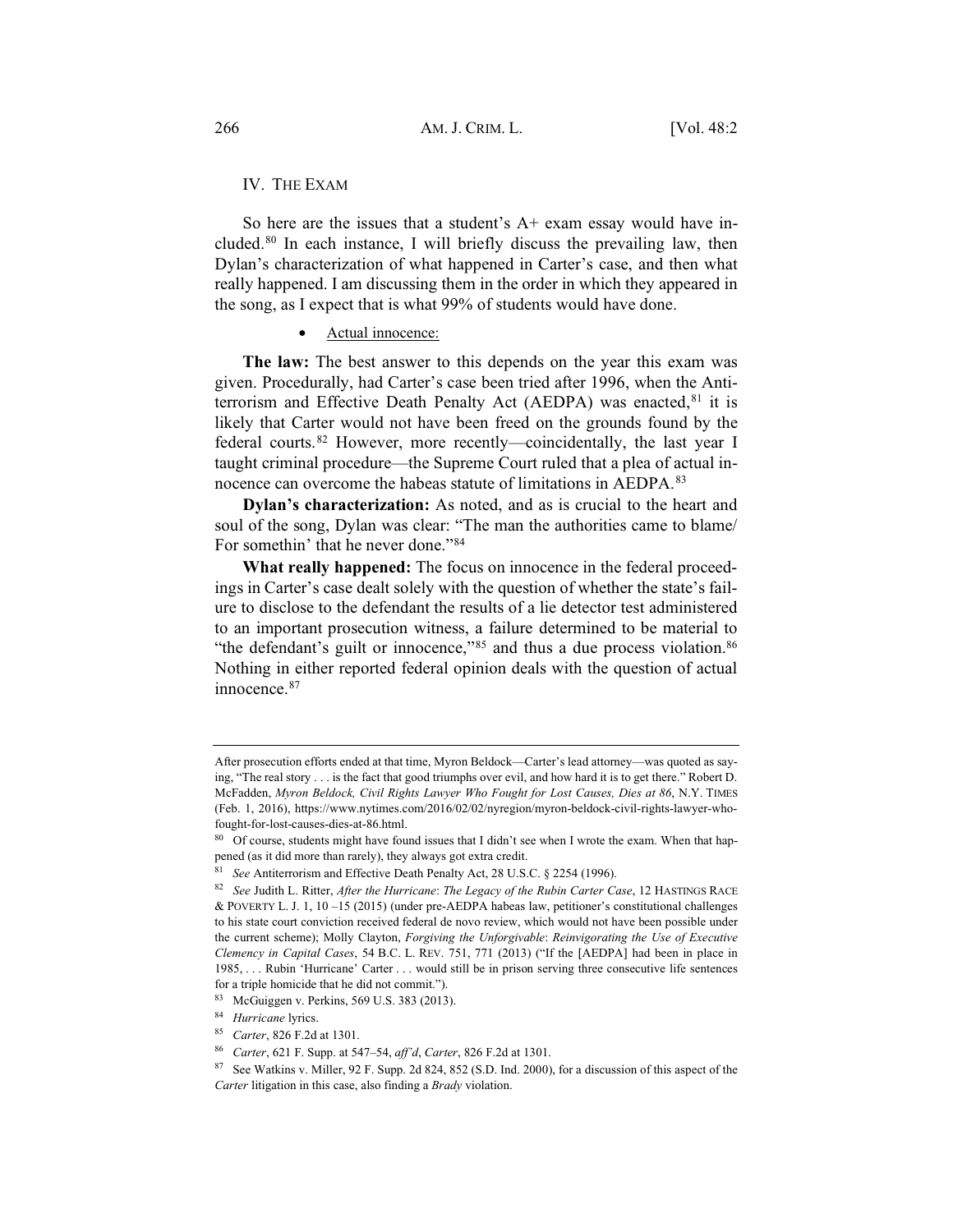# • Admitting to a lesser offense to avoid prosecution for a more substantial one:

**The law:** The trial strategy of admitting to a lesser offense to avoid conviction on a greater charged offense is well known to all criminal lawyers,  $88$ a strategy that has been noted by the US Supreme Court.89

**Dylan's characterization** Here, Bello's alleged statement—"I was only robbin' the register, I hope you understand"—falls squarely within this caselaw.90

**What really happened:** One of the major points of contention in the case was Bello's location.<sup>91</sup> And, of course, the dispositive issue at the Third Circuit was whether the state's failure to inform the defense about the polygraph's report on Bello's veracity (or lack of it) was a sufficient *Brady* violation to require affirmance of the grant of habeas corpus. There is little question that Bello was committing *some* crime at the time.<sup>92</sup>

Terry stops:

Some authors of books about the Carter trial are equivocal. *See* WICE, *supra* note 43, at 202 ("The defendants may or may not have committed the murders."). The leading criminal justice scholar who has studied the case has no question: "Carter was no doubt innocent of the crime for which he was convicted." Abbe Smith, *"No Older'n Seventeen": Defending in Dylan Country*, 38 FORD. URB. L.J. 1471, 1491 n. 57 (2011). *See also, e.g.*, Abbe Smith, *In Praise of the Guilty Project: A Criminal Defense Lawyer's Growing Anxiety about Innocence Projects*, 13 U. PA. J. L. & SOC. CHANGE 315, 316 (2009–2010) (referring to Carter's case as one on which "innocence [was] vindicated"); Erik G. Luna, *Transparent Policing*, 85 IOWA L. REV. 1107, 1118 (2000) (discussing "the wrongful conviction of Rubin 'Hurricane' Carter"). Interestingly, the judge who granted Carter's habeas corpus petition—based in large part on prosecutorial misconduct, see *infra* part III—subsequently noted "I . . . concluded that he was probably innocent." H. Lee Sarokin, *Thwarting the Will of the Majority*, 20 WHITTIER L. REV. 171, 173 (1998). *See also*, HOWARD SOUNES, DOWN THE HIGHWAY: THE LIFE OF BOB DYLAN 288 (2001) ("the essential truth [was] that Carter was in prison for a crime he had not committed"); Sam Shepard, *Night of the Hurricane*, in STUDIO A: THE BOB DYLAN READER 122 (Benjamin Hedin. ed., 2004) (Carter was "falsely tried and convicted of murder").

As of 2011, it was estimated that there are approximately 25,000 false convictions (convictions of factually innocent individuals) per year. *See* Leon Friedman, *The Problem of Convicting Innocent Persons: How Often Does It Occur and How Can It Be Prevented?*, 56 N.Y.L. SCH. L. REV. 1053, 1056 (2011–12).

<sup>88</sup> *See, e.g.*, State v. Basford, No. 03CA0043-M, 2003 WL 22399713, at ¶11 (Ohio Ct. App. Oct 22, 2003). *See also, e.g.*, State v. Wiplinger, 343 N.W.2d 858, 861 (Minn. Sup. Ct. 1984) (it may "make sense" for a defense attorney to admit defendant's guilt on the less serious of two charges in order to obtain an acquittal on the more serious charge).

<sup>89</sup> *See* North Carolina v. Alford, 400 U.S. 25, 37 (1970) (recognizing that an individual may consent to sentencing for a lesser crime even if he is unwilling to admit participating in the acts constituting the crime, so as to avoid a more serious sentence if found guilty of a crime of greater severity).

<sup>&</sup>lt;sup>90</sup> *Carter*, 621 F. Supp. at 535. (According to the habeas decision, "Alfred Bello and Arthur Bradley were in the process of breaking into a nearby factory. Bello, who was standing lookout, was either in or outside of the bar (a main point of contention).").

<sup>&</sup>lt;sup>91</sup> *Id.* at 547 (Later, Bello said in an affidavit that he was "in the bar" at the time of the shootings. (emphasis in original)). The Third Circuit noted this contention: "Bello, who was standing lookout, was either in or outside the bar, and his location at that time is a main point of contention." *Carter*, 826 F.2d at 1301. *See Carter*, 621 F. Supp. at 555 ("Bello's identification must be taken in context with the subsequent changes in his story.").

<sup>92</sup> *See* WICE, *supra* note 43, at 47 (prosecutor admitted that Bello "rifled" the cash register drawer in the bar).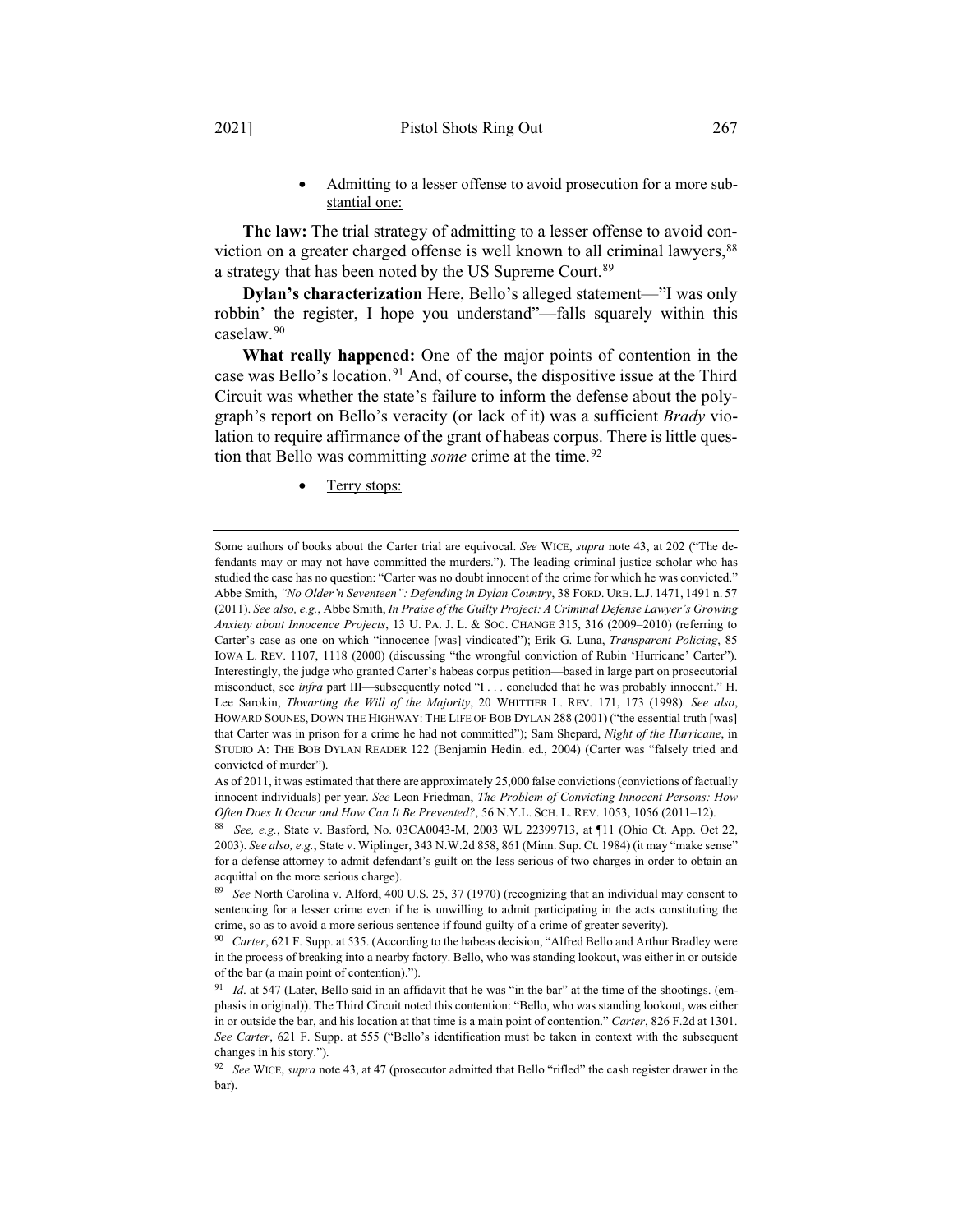**The law**: All agree that the law that has developed around the *Terry* case is complex,  $93$  unclear,  $94$  confusing, and inconsistent.  $95$  The Supreme Court has tinkered with the doctrine multiple times, up to the present day, <sup>96</sup> the most significant recent development coming in the case of *Navarette v. California*, that "although a mere 'hunch' does not create reasonable suspicion, the level of suspicion the standard requires is 'considerably less than proof of wrongdoing by a preponderance of the evidence,' and 'obviously less' than is necessary for probable cause."97

Most of the important discussion about *Terry* in recent years has centered on the issue of racial disparities in *Terry* stops. Professor L. Song Richardson is clear: "[T]he *Terry* doctrine facilitates the influence of implicit racial bias and racial anxiety on behaviors and judgments, leading to unjustified racial disparities in police stop and frisk practices."98 Importantly, she concludes that "it is highly unlikely if not impossible for stops and frisks to be conducted in a manner that does not result in unjustified racial disparities," a practice that "decreases police-public trust and understanding, as well as community views of police legitimacy," and reinforces "Black individuals' perceptions that the police are racist and police concerns that they will be negatively stereotyped."99 Consider the conclusion by Professor Michael White and his colleagues: "*Terry* illustrates how the very foundation of the reasonable suspicion standard in American constitutional law masks racially disparate stop-and-frisk practices with the cloak of raceneutrality [*sic*]."100

**Dylan's characterization:** Dylan focuses on the multiple times Carter had been stopped by the police prior to the night in question, stops clearly

<sup>93</sup> Katherine A. Macfarlane, *The Danger of Nonrandom Case Assignment: How the Southern District of New York's "Related Cases" Rule Shaped Stop-and-Frisk Rulings*, 19 MICH. J. RACE & L. 199, 204 (2014).

<sup>94</sup> Daniel R. Dinger, *Is There a Seat for* Miranda *at* Terry's *Table?: An Analysis of the Federal Circuit Court Split Over the Need for* Miranda *Warnings During Coercive* Terry *Detentions*, 36 WM. MITCHELL L. REV. 1467, 1511 (2010).

<sup>95</sup> David A. Moran, *Traffic Stops, Littering Tickets, and Police Warnings: The Case for a Fourth Amendment Non–Custodial Arrest Doctrine*, 37 AM. CRIM. L. REV. 1143, 1145 (2000).

<sup>96</sup> *See generally, e.g.*, Kansas v. Glover, 140 S. Ct. 1183 (2020) (when a police deputy had reasonable suspicion to stop vehicle registered to defendant based on commonsense inference that defendant, whose license had been revoked, was likely the driver, the officer pulled him over to the side of the road).

<sup>97</sup> *Navarette*, 572 U.S. 393 at 397 (2014).

<sup>98</sup> L. Song Richardson, *Implicit Racial Bias and Racial Anxiety: Implications for Stops and Frisks*, 15 OHIO ST. J. CRIM. L. 73, 74 (2017).

<sup>&</sup>lt;sup>99</sup> *Id.* at 88. On how the rationale of *Terry* has expanded in the half-century since the case was decided, see Jeffrey Fagan, Anthony A. Braga, Rod K. Brunson & April Pattavina, *Stops and Stares: Street Stops, Surveillance, and Race in the New Policing*, 43 FORDHAM URB. L.J. 539, 553 (2016) ("We show continuity in racial disparities in police contacts from the general *Terry* regime of street stops to the expanded surveillance activities, indicative of the broader expansion of *Terry* doctrine over the past half century."). <sup>100</sup> Michael D. White, Henry F. Fradella, Weston J. Morrow & Doug Mellom, *Federal Civil Litigation as an Instrument of Police Reform: A Natural Experiment Exploring the Effects of the* Floyd *Ruling on Stop-and-Frisk Activities in New York City*, 14 OHIO ST. J. CRIM. L. 9, 25 (2016). See Matthew B. Ross, Jesse J. Kalinowski & Kenneth Barone, *Testing for Disparities in Traffic Stops: Best Practices from the Connecticut Model*, 19 CRIMINOLOGY & PUB. POL'Y 1289 (2020), for a potentially fairer solution.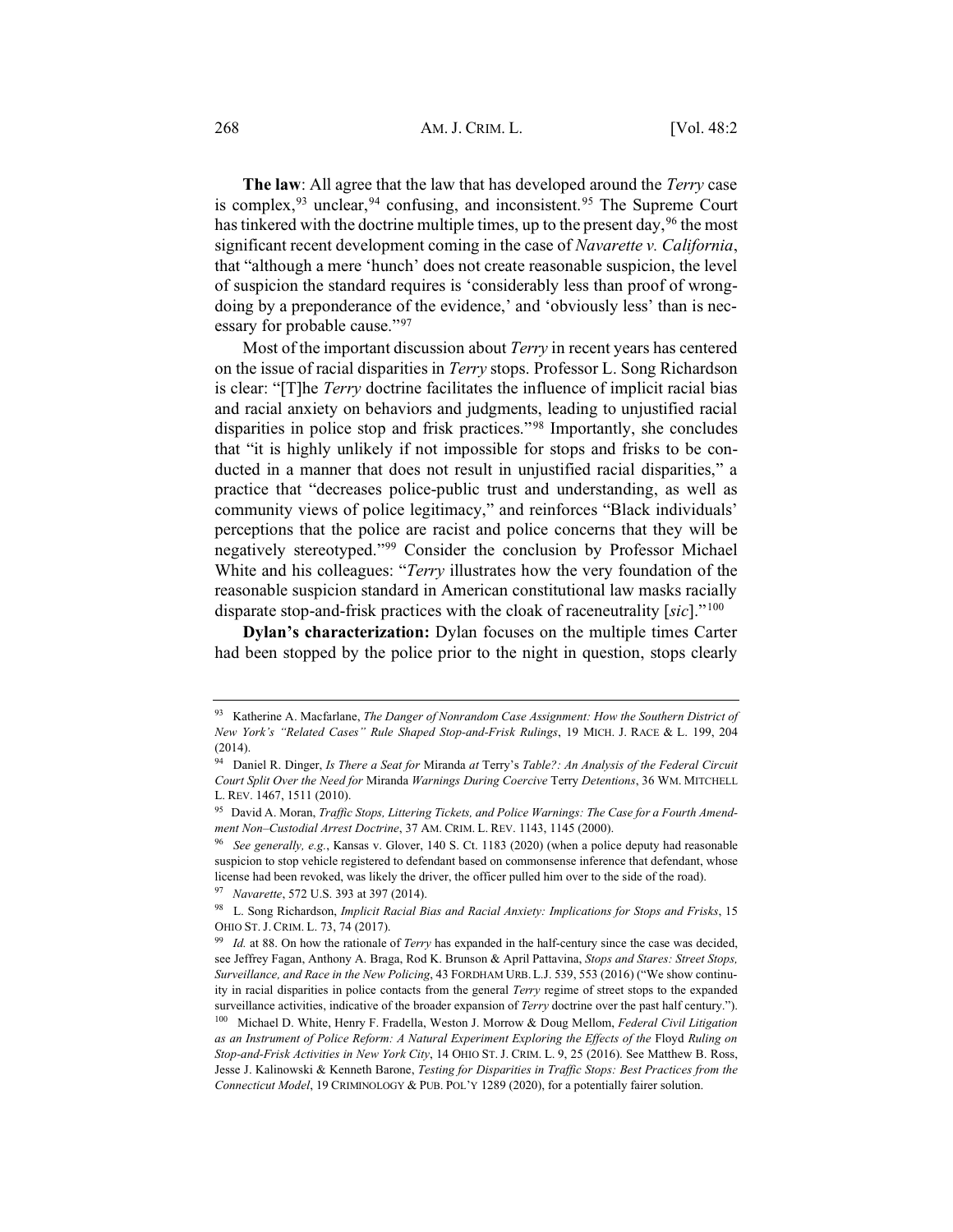motivated by racism.<sup>101</sup> The valid and reliable post-*Terry* research<sup>102</sup> can leave no question that, in this specific context, the issues of racial bias that plagued us in the 1970s continue to plague us today.<sup>103</sup>

**What really happened:** The opinion of the district court underscored time and time again—that the prosecution was premised on "racial revenge."104 Although there is no reference to earlier police stops of Carter in either opinion (or in any of the five state court opinions), his oppositional relationship with the police was well known, $105$  and is reflected in similar oppositional encounters between police and inner-city residents of Paterson and similar communities in New Jersey.<sup>106</sup>

Accuracy of identifications:

**The law:** There is no question that judges and lawyers have a limited ability to help a jury discriminate between accurate and inaccurate eyewitness identifications,<sup>107</sup> and the error rate is enhanced in cross-racial

<sup>101</sup> *Hurricane* lyrics:

Just like the time before and the time before that

In Paterson that's just the way things go

If you're black you might as well not show up on the street

<sup>&#</sup>x27;Less you wanna draw the heat.

<sup>102</sup> *See, e.g.*, *supra* notes 92–99.

<sup>103</sup> *See, e.g.*, Sharad Goel, Maya Perelman, Ravi Shroff & David Alan Sklansky*, Combatting Police Discrimination in the Age of Big Data*, 20 NEW CRIM. L. REV. 181, 184 (2017); *see generally* Randall S. Susskind, Race, Reasonable Articulable Suspicion, and Seizure, 31 AM. CRIM. L. REV. 327 (1994); Ronald Weitzer & Steven A. Tuch, *Perceptions of Racial Profiling: Race, Class, and Personal Experience*, 40 CRIMINOLOGY 435 (2002). For the most recent research see Jeffrey Fagan & Amanda Geller*, Profiling and Consent: Stops, Searches, and Seizures after* Soto, 27 VA. J. SOC. POL'Y & L. 16 (2020).

<sup>104</sup> *Carter*, 621 F. Supp. at 546.

<sup>105</sup> *See* HIRSCH,*supra* note 33, at 24 (as an adolescent and young adult, Carter's "fraceses with the police were common"); s*ee also* WICE, *supra* note 43, at 24 (he was apparently "roughed up" by the police for the first time at age eleven).

<sup>106</sup> *See* Rebekah Spaulding, *In the Wake of Rubin "Hurricane" Carter: The Plight of John Artis*, 2 N.J. STUD.: AN INTERDISC. J. 61, 61 (2016) ("By examining the details surrounding Carter and Artis's wrongful imprisonment, it is clear to see the institutional racism and systematic criminalization of African Americans"); *see also* Peter L. Davis, *Rodney King and the Decriminalization of Police Brutality in America: Direct and Judicial Access to the Grand Jury as Remedies for Victims of Police Brutality When the Prosecutor Declines to Prosecute*, 53 MD. L. REV. 271, 275 (1994) (quoting Hubert Williams, formerly Chief of Police of Newark, New Jersey, and subsequently President of the Police Foundation, "Police use of excessive force is a significant problem in this country, particularly in our inner cities"); see Joel Miller, Philip Gounev, Andras L. Pap, Dani Wagman, Anna Balogi & Tihomir Bezlov, *Racism and Police Stops Adapting US and British Debates to Continental Europe*, 5 EUR. J. CRIMINOL.161, 163 (2008), on *Terry* stops (citing the research reported in John Lamberth, *Driving While Black: A Statistician Proves That Prejudice Still Rules the Road*, WASH. POST (Aug. 16, 1998), https://www.washingtonpost.com/archive /opinions/1998/08/16/driving-while-black/23ecdf90-7317-44b5-ac43-4c9d7b874e3d/) ("In 1993 . . . African Americans made up 13.5 percent of the turnpike's population and 15 percent of the speeders, yet they made up 35 percent of those stopped")). My special thanks to my friend Glenn Moss for suggesting I add this footnote.

<sup>107</sup> Kristy A. Martire & Richard I. Kemp, *The Impact of Eyewitness Expert Evidence and Judicial Instruction on Juror Ability to Evaluate Eyewitness Testimony*, 33 LAW & HUM. BEHAV. 225, 225 (2009).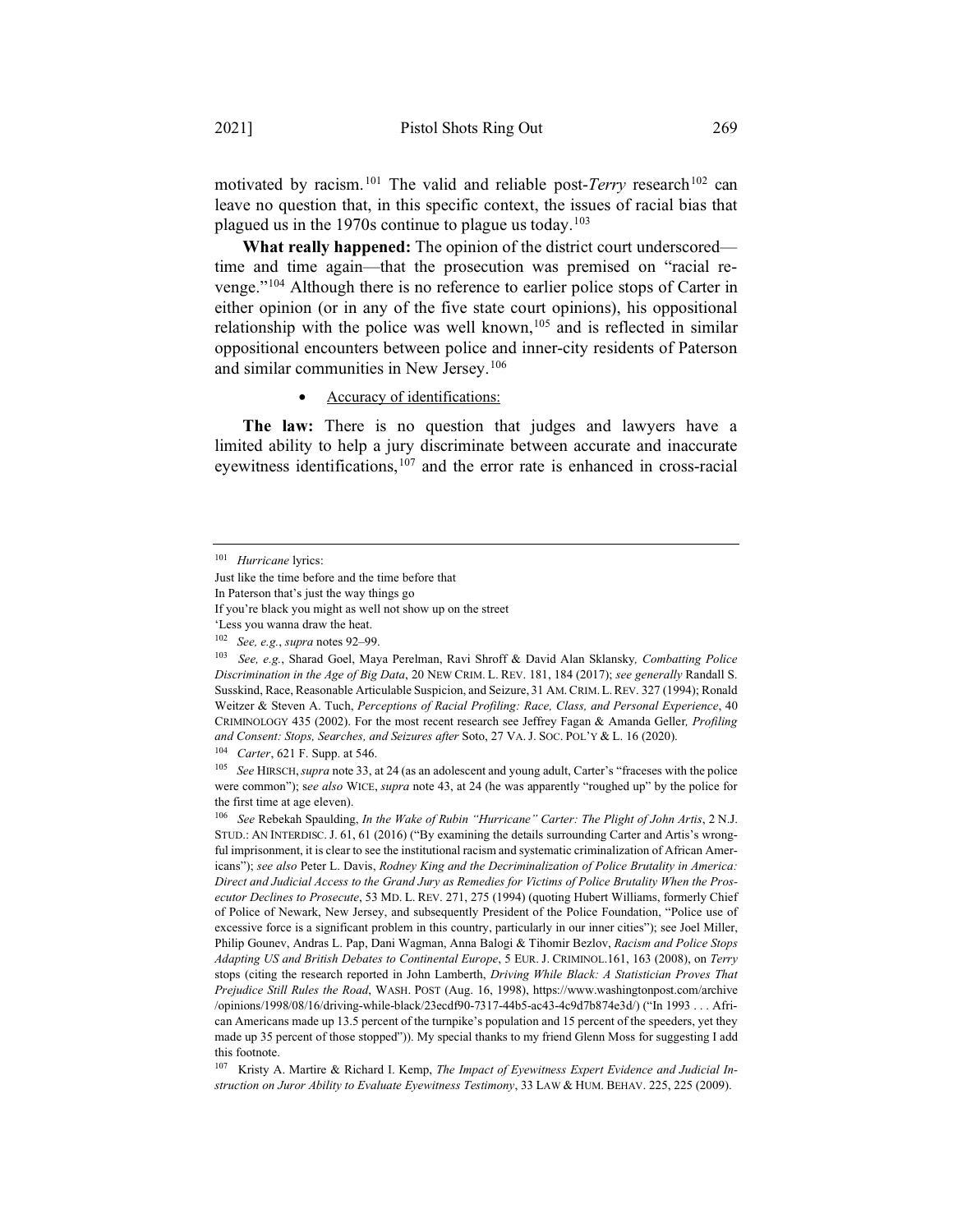identifications.<sup>108</sup> And we know that "analyses of wrongful convictions continue to identify inaccurate eyewitness identification as a leading cause of the conviction of the innocent."109

Ironically, the New Jersey Supreme Court has become a national leader in the reform of eyewitness identification testimony admissibility; in *State v. Henderson*, <sup>110</sup> addressing estimator variables, such as visibility, age of the viewer, lighting, and system variables, such as lineup procedures and police interaction,<sup>111</sup> the Court remanded the case to determine whether the test previously used in that state on questions of admissibility of eyewitness-identification evidence remained valid.<sup>112</sup>

**Dylan's characterization:** This is a core issue in any investigation into whether Carter was factually innocent of the murders in question, and, per Dylan's lyrics, the witness, Bradley, had said "I'm really not sure."

**What really happened:** Bradley eventually did identify Carter, but subsequently recanted that testimony.<sup>113</sup> Per Dylan's line, quoting the police, "Now you [Bradley] don't wanta have to go back to jail, be a nice fellow," Bradley subsequently admitted he lied "to save [himself] [from a lengthy prison sentence]."114

#### • One-person "show up" identifications:

The law: A "show-up" is the presentation of a single suspect to an eyewitness for possible identification, $115$  and courts regularly find that such presentations are "suggestive."116 Notwithstanding this, the Supreme Court rejected a per se rule (requiring total exclusion) in favor of a "totality of the circumstances" approach aimed at balancing three factors: preventing unreliable eyewitness testimony from getting to a jury, deterring the police from

<sup>108</sup> *See generally*, John P. Rutledge, *They All Look Alike: The Inaccuracy of Cross*–*Racial Identifications*, 28 AM. J. CRIM. L. 207 (2001); *see also* WICE,*supra* note 43, at 115 (the male witness (Marins) told police that he "had trouble distinguishing black people because 'all niggers look alike,'" a statement the prosecutor chose "to bury").

<sup>109</sup> Lawrence Rosenthal, *Eyewitness Identification and the Problematics of Blackstonian Reform of the Criminal Law*, 110 J. CRIM. L. & CRIMINOLOGY 181, 183 (2020).

<sup>110</sup> State v. Henderson, 27 A.3d 872 (N.J. 2011).

<sup>111</sup> *Id.* at 895.

<sup>112</sup> *Id.* at 918–19; See Valena Elizabeth Beety, *What the Brain Saw: The Case of Trayvon Martin and the Need for Eyewitness Identification Reform*, 90 DENV. U. L. REV. 331, 345–46 (2012), on *Henderson* in this context. New Jersey has since adopted specific jury instructions for such circumstances. *See* State v. Balloutine, No. A-4894-17T4, 2020 WL 5888140, \*3 (N.J. App. Div. October 5, 2020) ("special model jury instructions were adopted in 2012 to guide jurors on these critical concepts for both out-of-court and in-court identifications").

<sup>113</sup> *Carter*, 826 F.2d at 1302.

<sup>114</sup> WICE, *supra* note 43, at 80.

<sup>115</sup> State v. Walters, 891 A.2d 1003 (Conn. App. 2006).

<sup>116</sup> *See* People v. Sammons, 949 N.W.2d 36 (Mich. 2020); *see also* Bratcher v. McCray, 419 F. Supp. 2d 352 (W.D. N.Y. 2006) (pre-trial, out-of-court show-up identification procedure was unduly suggestive where it was conducted 25 minutes after the robbery in relatively close geographic proximity to the crime, where all of the witnesses viewed defendant simultaneously).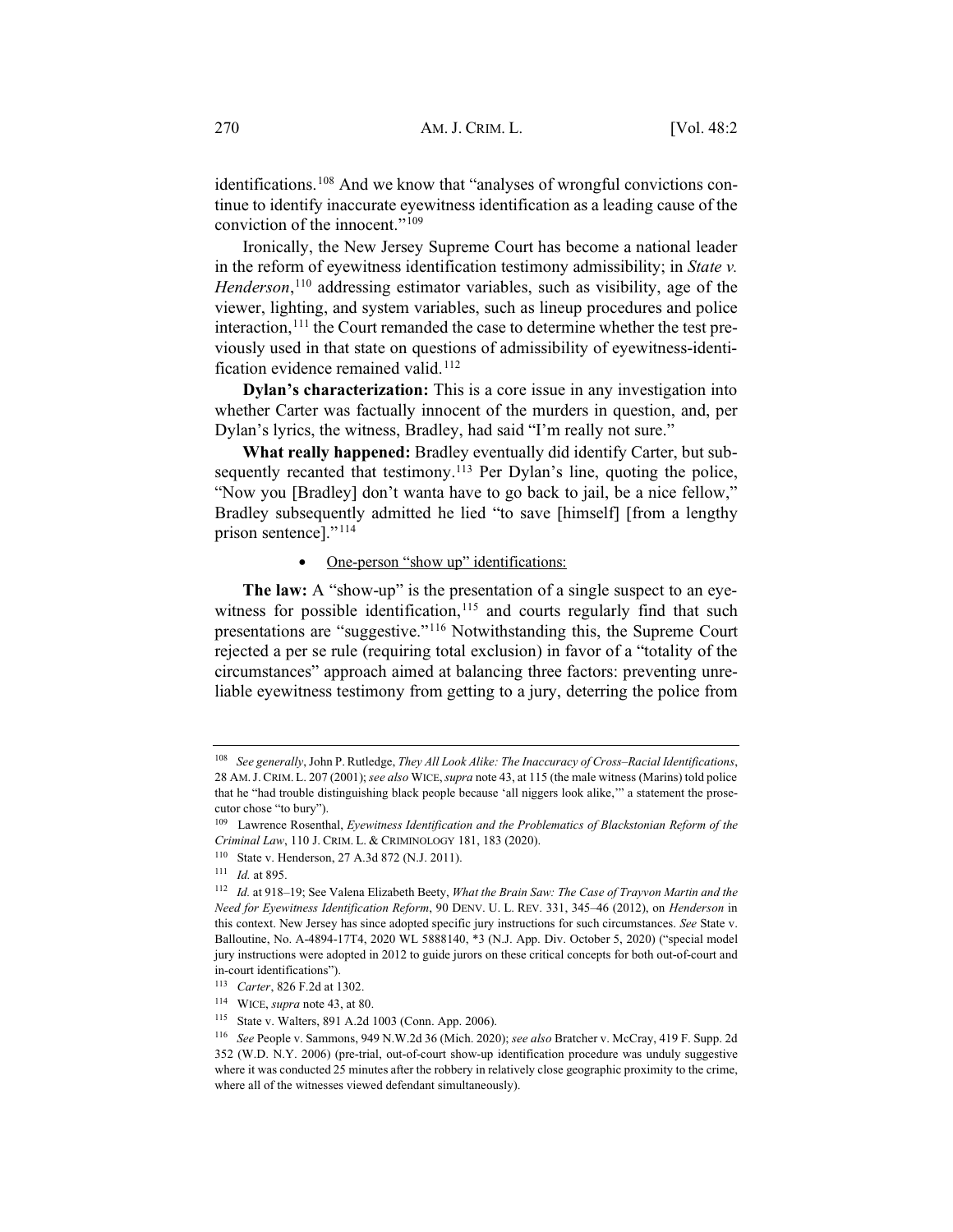conducting unnecessarily suggestive procedures, and the effect on the administration of justice.<sup>117</sup>

# **Dylan's characterization:**

The witness in the show-up (at the hospital) says to the police, "Wha'd you bring him in here for? He ain't the guy!"118

**What happened:** "The police took Carter and Artis to the station and then to the hospital where the two survivors failed to identify them."119 The male survivor, William Marins, had been shot in the temple and the bullet exited near his eye which was an "open, serrated cut."<sup>120</sup>

Suggestive questioning by the police appealing to racial prejudice:

**The law:** Ironically, we know that, because potential exists for private parties to inject suspect descriptions with their racial biases, incentives must exist to fortify the police's responsibility to screen information gathered from witnesses.<sup>121</sup> Courts have invalidated police actions based on suspect descriptions relying on race because they have found the descriptions to be insufficient to yield valid and reliable identifications.122 At the time of the crime in question, no more than two percent of law enforcement had received formal training on how to interact with civilians.<sup>123</sup>

# **Dylan's characterization:**

Per Dylan's lyrics, the investigating police officer specifically appealed to what he hoped was the witness's racialism.124

<sup>117</sup> Manson v. Brathwaite, 432 U.S. 98, 112–13 (1977).

<sup>118</sup> *Hurricane* lyrics.

<sup>119</sup> *Carter*, 826 F.2d at 1301. The physical descriptions given at the hospital by witnesses of the assailants differed wildly from what Carter and John Artis, his co-defendant, looked like. *See also Carter*, 621 F. Supp. at 555–56 (The men were described as being "'about six feet, slim build, light complexion and a pencil line mustache.' Petitioner Carter, at the time, was described at five foot seven inches, 160 pounds, very dark complexion, well-built, with a prominent goatee.").

<sup>120</sup> HIRSCH, *supra* note 33, at 34. This is probably quasi-poetic license for "one dyin' eye." At least one music critic states that the witness was "blinded in one eye." IAN BELL, TIME OUT OF MIND: THE LIVES OF BOB DYLAN 75 (2013).

<sup>121</sup> Priyamvada Sinha, *Police Use of Race in Suspect Descriptions: Constitutional Considerations*, 31 N.Y.U. REV. L. & SOC. CHANGE 131, 174 (2006); *see also*, Fredrik H. Leinfelt, *Descriptive Eyewitness Testimony: The Influence of Emotionality, Racial Identification, Question Style, and Selective Perception*, 29 CRIM. JUST. REV. 317 (2004) (on racial identification in police questioning).

<sup>122</sup> Sinha, *supra* note 121, at 135 (discussing, inter alia, Washington v. Lambert, 98 F.3d 1181, 1183–84 (9th Cir. 1996); Brown v. United States, 590 A.2d 1008 (D.C. 1991); and People v. Robinson, 507 N.Y.S.2d 268 (App. Div. 1986)).

<sup>123</sup> R. Edward Geiselman & Ronald P. Fisher, *Ten Years of Cognitive Interviewing*, in INTERSECTIONS IN BASIC AND APPLIED MEMORY RES. 291, 291 (David G. Payne & Frederick G. Conrad eds., 1997).

<sup>&</sup>lt;sup>124</sup> "And the cops are puttin' the screws to [Bradley], lookin' for somebody to blame... / You think you'd like to play ball with the law?... /Think it might-a been that fighter that you saw runnin' that night?. . . /Don't forget that you are white." *Hurricane* lyrics.

Consider also, in the context of racial bias, that at one point, the male witness (Marins) told police that he had difficulty distinguishing black people. WICE,*supra* note 43, at 115.

See Sinha, *supra* note 121, at 151, on how a "police department's response may be linked to public or political pressures, which in turn could be influenced by race." The language in Dylan's lyrics—"don't forget that you are white" (the police officer speaking to Arthur Dexter Bradley)—is the polar opposite of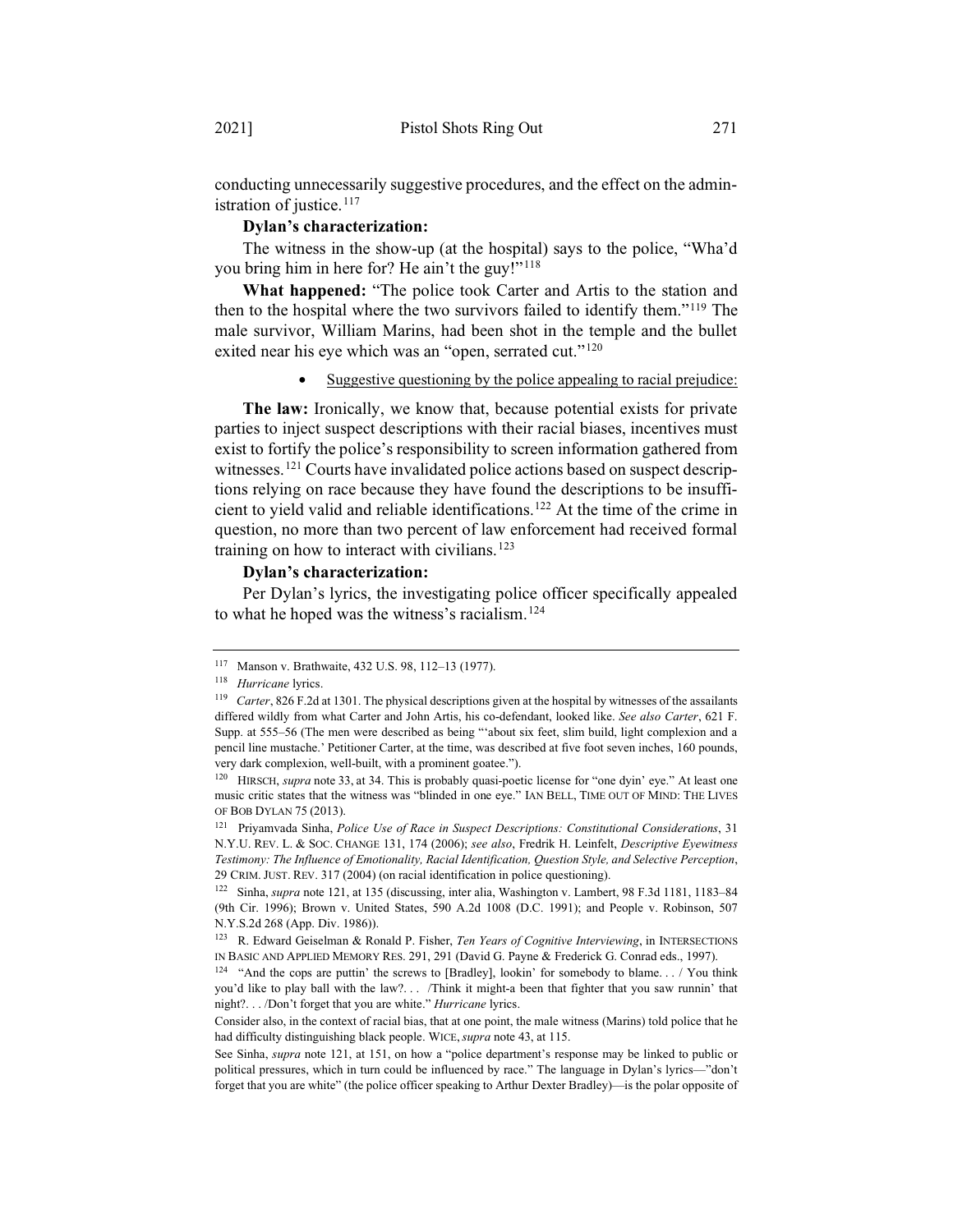#### **What really happened:**

There can be no question that Bello and Bradley knew that if they "played ball with the law," they would likely receive reduced prison sentences (or none at all). $125$ 

> Implications of police focusing on one suspect and then shaping all evidence to conform with this a priori idea:

**The law:** Ironically, one of the lead cases on, the "tunnel vision" phenomenon<sup>126</sup>—"when both police and prosecutors focus only on one suspect or defendant while 'building a case' for prosecution"127—comes from Passaic County in New Jersey, where Carter was initially prosecuted. In *State v. Kelley*,<sup>128</sup> the appellate court affirmed a trial court decision that granted defendants a new trial based on the revelation of relevant DNA evidence. There, a former police detective who had been qualified as an expert in interrogation techniques, testified that "'tunnel vision,' i.e., being so convinced of a suspect's guilt that contrary information was disregarded, could play a 'very powerful' role," and that "officers who are so focused on what they think is important can have a selective memory as to what a suspect actually said."129

> This is abetted by what is known as "belief perseverance"—, "the tendency to adhere to theories even when new information wholly discredits the

<sup>125</sup> *See Carter*, 354 A. 2d at 633:

what black parents have told their children for decades. *See generally* Andrea L. Dottolo & Abigail Stewart, *"Don't Ever Forget Now, You're a Black Man in America": Intersections of Race, Class and Gender in Encounters with the Police*, 59 SEX ROLES 350 (2008).

As to Bradley, it was disclosed for the first time at the new trial hearing that, prior to his having given the police a written statement identifying Carter, Lt. DeSimone [the lead prosecutorial detective] had not only promised Bradley protection but also represented that he would inform every prosecutor's office in the State where there were pending charges against Bradley of his having testified as a State's witness in a triple homicide case. The purpose of this, DeSimone said, was to have the information included in the presentence report for consideration by the sentencing judge. DeSimone also revealed that the assistant prosecutor who tried the case was aware of these promises

Ominously, DeSimone was viewed by his bosses in the prosecutor's office as "their own Javert." HIRSCH, *supra* note 33, at 35. Javert, of course, was the policeman who was a central character in *Les Miserables.* <sup>126</sup> Keith A. Findley & Michael S. Scott, *The Multiple Dimensions of Tunnel Vision in Criminal Cases*, 2006 WIS. L. REV. 291, 307–08 (2006).

<sup>127</sup> Sarah Anne Mourer, *Believe It or Not: Mitigating the Negative Effects Personal Belief and Bias Have on the Criminal Justice System*, 43 HOFSTRA L. REV. 1087, 1111 (2015) (Exculpatory evidence may be ignored, and other possible culprits may not be investigated or considered. This is true even when the prosecution is directly presented with other plausible suspects or with exculpatory evidence.).

<sup>128</sup> State v. Kelley, No. A-1266-17T3, 2018 WL 1247248 (N.J. App. Div. Mar. 12, 2018).

<sup>129</sup> *Id*. at \*14. *See also* State v. Robinson, No. M2019-00451-CCA-R3-CD, 2020 WL 4718125, \*14 (Tenn. Ct. Crim. App. Jan. 15, 2020) (reversing a conviction and remanding for a new trial. There, defense counsel argued "it was fundamentally unfair to deny the Defendant the opportunity to present proof of the State's 'single narrow-minded tunnel vision' of the Defendant's guilt regardless of how the evidence had changed over time, [and that] '[O]ur argument might be that no facts would have made a difference, that they were always determined to prosecute [the Defendant] for . . . first degree murder, and they're going to shift their theory no matter what to try to prosecute him for that—that offense.").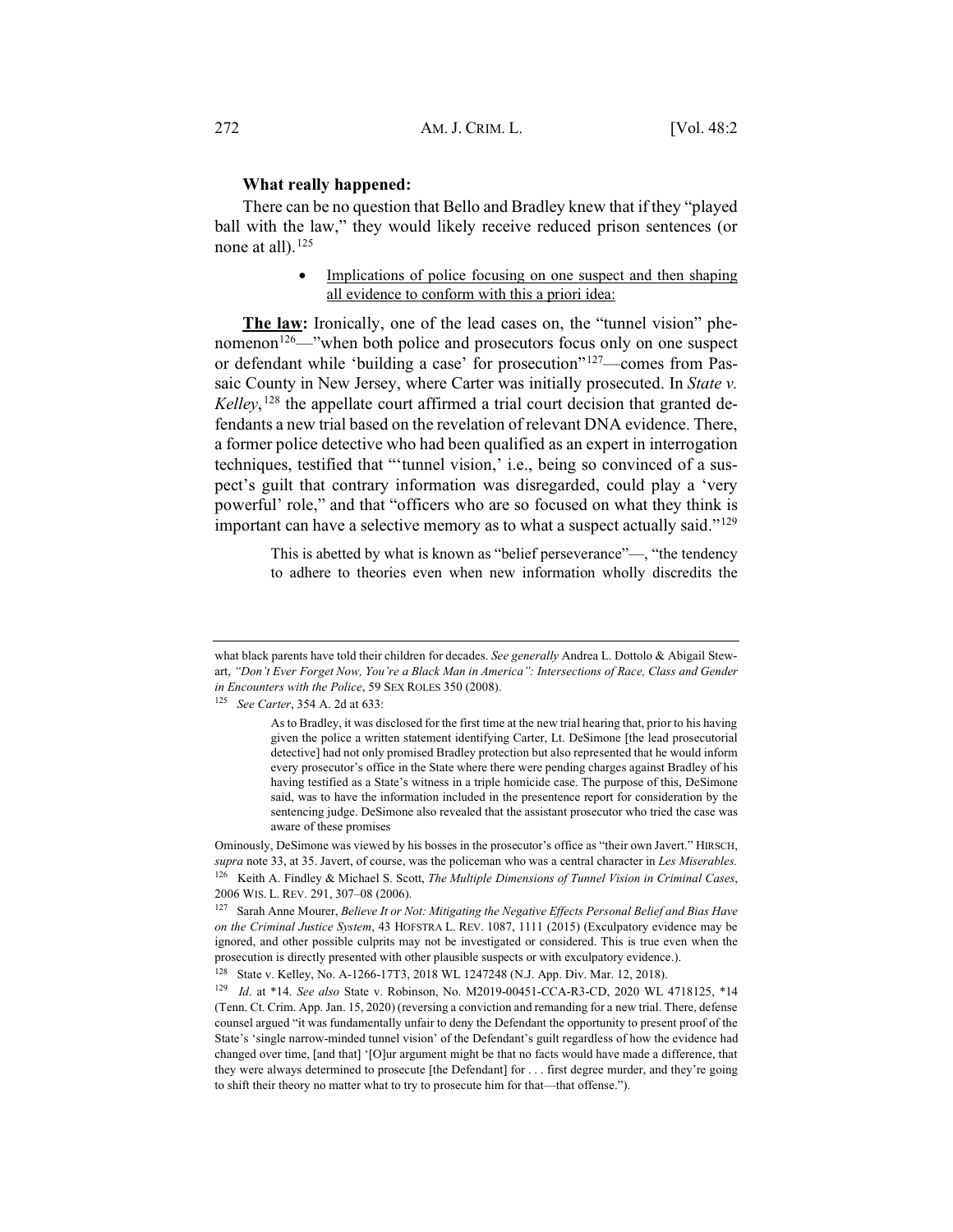theory's evidentiary basis.<sup>130</sup> "Belief perseverance," is one of the heuristics<sup>131</sup> that "distort our abilities to consider information rationally" and "contaminate [legal] practice."<sup>132</sup> As noted in this context by Professors Findley and Scott, lead actors in the criminal justice system will "focus on a suspect, select and filter the evidence that will 'build a case' for conviction, while ignoring or suppressing evidence that points away from

**Dylan's characterization:** Dylan's lyrics—"We want to put his ass in stir/

We want to pin this triple murder on him"—clearly reflect this "tunnel vision."

**What really happened:** This was precisely what was going on in the Passaic County prosecutor's office at this time.<sup>134</sup> It is no surprise that "advocates shape and reshape evidence to fit their strategies and theories of the case."135 The decision of the Passaic County prosecutor to focus solely on Carter and Artis fits perfectly into this schema.

• Conditions of pre-trial confinement:

**The law:** Although it is clear that "pretrial detention may serve legitimate regulatory purposes,"136 the question to be resolved is whether the conditions of confinement in the jail are always compatible with those purposes.137 And the Court has clarified that "pretrial detainees (unlike convicted prisoners)

guilt." $^{133}$ 

<sup>130</sup> Alafair S. Burke, *Improving Prosecutorial Decision Making: Some Lessons of Cognitive Science*, 47 WM. & MARY L. REV. 1587, 1599 (2006). This goes beyond lay witness testimony, and also pervades expert testimony. *See* Mandy Locke & Joseph Neff, *Part 3: Witness for the Prosecution: Lab loyal to law enforcement*, NEWS & OBSERVER (Aug. 11, 2010), http://www.newsobserver.com/news/special-reports /agents-secrets/article17704160 .html (describing the North Carolina Bureau of Investigation as "often forc[ing] analysts to become advocates, in lock step with police and prosecutors, shaping evidence needed to deliver a conviction"). *See* Mills v. Barnard, 869 F.3d 473, 482 (6th Cir. 2017) (citing the Locke & Neff article with approval).

<sup>131</sup> *See* Michael L. Perlin, *Fatal Assumption: A Critical Evaluation of the Role of Counsel in Mental Disability Cases*, 16 LAW & HUM. BEHAV. 39, 57 n.115 (1992) (heuristics are "simplifying cognitive devices that frequently lead to distorted and systematically erroneous decisions through ignoring or misusing rationally useful information").

<sup>132</sup> Michael L. Perlin & Heather Ellis Cucolo, *"Tolling for the Aching Ones Whose Wounds Cannot Be Nursed": The Marginalization of Racial Minorities and Women in Institutional Mental Disability Law*, 20 J. GENDER, RACE & JUST. 431, 433 (2017) (quoting, in part, Michael L. Perlin, *"Wisdom Is Thrown into Jail": Using Therapeutic Jurisprudence to Remediate the Criminalization of Persons with Mental Illness*, 17 MICH. ST. U.J. MED. & L. 343, 365 n.127 (2013)).

<sup>133</sup> Findley & Scott, *supra* note 126, at 292 (citing Dianne L. Martin, *Lessons About Justice from the "Laboratory" of Wrongful Convictions: Tunnel Vision, the Construction of Guilt and Informer Evidence*, 70 UMKC L. REV. 847, 848 (2002)). "Tunnel vision is a . . .'compendium of common heuristics and logical fallacies[.]'" *Id.*

<sup>134</sup> *See generally*, HIRSCH, *supra* note 33; WICE, *supra* note 43.

<sup>135</sup> William S. Laufer, *The Rhetoric of Innocence*, 70 WASH.&LEE L. REV. 329, 376 (1995).

<sup>136</sup> Schall v. Martin, 467 U.S. 253, 268 (1984).

<sup>137</sup> Kennedy v. Mendoza-Martinez, 372 U.S. 144, 168–69 (1963).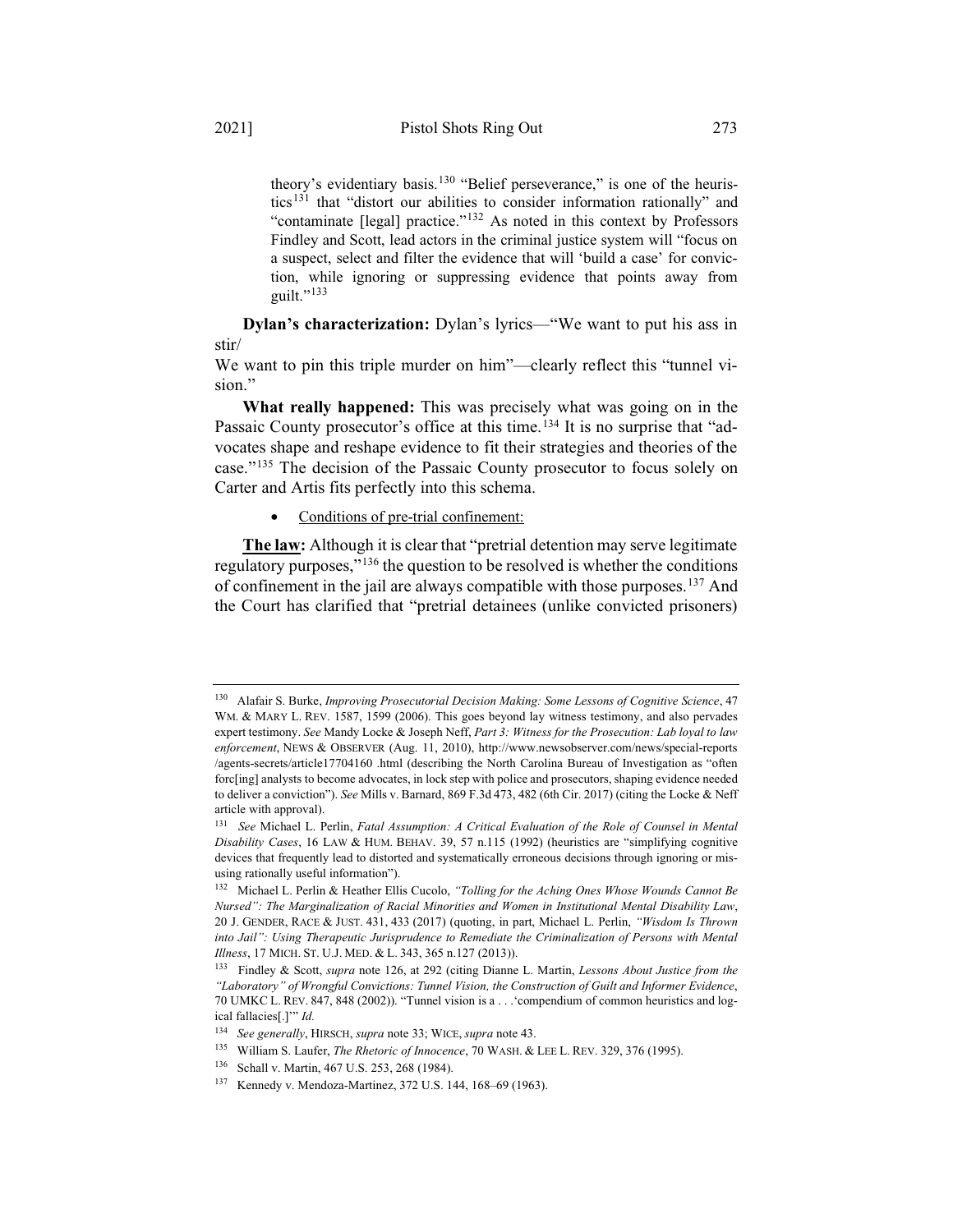cannot be punished at all,"138 though the reality is that pretrial detainees commonly face harsher conditions of confinement than convicted individuals.<sup>139</sup>

**Dylan's characterization:** Dylan stressed, "But then they took him to the jailhouse/Where they try to turn a man into a mouse."140 He does not elaborate on this, but there can be little question that he was referring to conditions commonplace in New Jersey jails at this time.<sup>141</sup>

**What really happened:** Reported litigation in New Jersey on "deplorable" iail conditions dates back to at least 1961,<sup>142</sup> and such litigation involved the Passaic County Jail as recently as  $2011$ .<sup>143</sup>

Judicial bias:

**The law:** The United States Supreme Court has recognized "a litigant's due process right to a fair trial before an unbiased judge."<sup>144</sup> This lack of bias—a "cardinal principle of justice"—is an "indispensable feature of democracy."145 This has been an essential principle in the criminal justice system for nearly a century,<sup>146</sup> and convictions have been reversed where there is such an appearance of bias.<sup>147</sup> Strikingly, such claims of bias are not subject to review under the "harmless error" doctrine.<sup>148</sup>

<sup>138</sup> Kingsley v. Hendrickson, 576 U.S. 389, 400 (2015).

<sup>139</sup> *See, e.g*., Margo Schlanger, *Inmate Litigation*, 116 HARV. L. REV. 1555, 1684–88 (2003).

<sup>140</sup> *Hurricane* lyrics.

<sup>&</sup>lt;sup>141</sup> The "man into a mouse" line is also cited in a law review article by another professor who spoke at the symposium where I first presented Perlin, *Tangled*, *supra* note 1. See Laurie Serafino, *Life Cycles of American Legal History Through Bob Dylan's Eyes*, 38 FORDHAM URB. L.J. 1431, 1431–32 (2011), for a discussion on this line as an example of Dylan's perspective on how "America passes through cycles of change that correlate to patterns of discrimination and revolution."

<sup>142</sup> *See In re* Presentment by Camden County Grand Jury, 169 A.2d 465, 474–75 (N.J. 1961).

<sup>143</sup> *See* State v. Traylor, No. 08-07-1035, 2011 WL 6089343, \*1 (N.J. App. Div. Dec. 8, 2011). In one case, United States v. Sutton, No. 07-426, 2007 WL 3170128 (D.N.J. Oct. 25, 2007), a district court granted a variance below the federal sentencing guideline range based on conditions in the Passaic County Jail.

<sup>144</sup> Citizens United v. Fed'l Election Comm., 130 U.S. 876, 910 (2010).

<sup>145</sup> Elizabeth B. Wydra, *The Fourteenth Amendment's Due Process Clause and Caperton: Placing the Federalism Debate in Historical Context*, 60 SYRACUSE L. REV. 239, 241 (2010).

<sup>146</sup> *See, e.g.*, Tumey v. Ohio, 273 U.S. 510, 532 (1927).

<sup>147</sup> *See, e.g.*, People v. Mentzer, No. 17CA2237, 2020 WL 3088837, ¶ 14 (Colo. Ct. App. June 11, 2020) ("Given the appearance of bias resulting from the judge's supervisory role over the attorney who filed the charges against Mentzer at the time the charges were filed, we must reverse the judgment and remand for a new trial.").

<sup>148</sup> *See, e.g.*, Franklin v. McCaughtry, 398 F.3d 955, 956 (7th Cir. 2005) (judicial bias is a due process violation not subject to harmless error analysis); United States v. Edward J., 224 F. 3d 1216, 1223 (10th Cir. 2000) (judicial bias part of "limited class of fundamental constitutional errors" not subject to harmless error analysis.).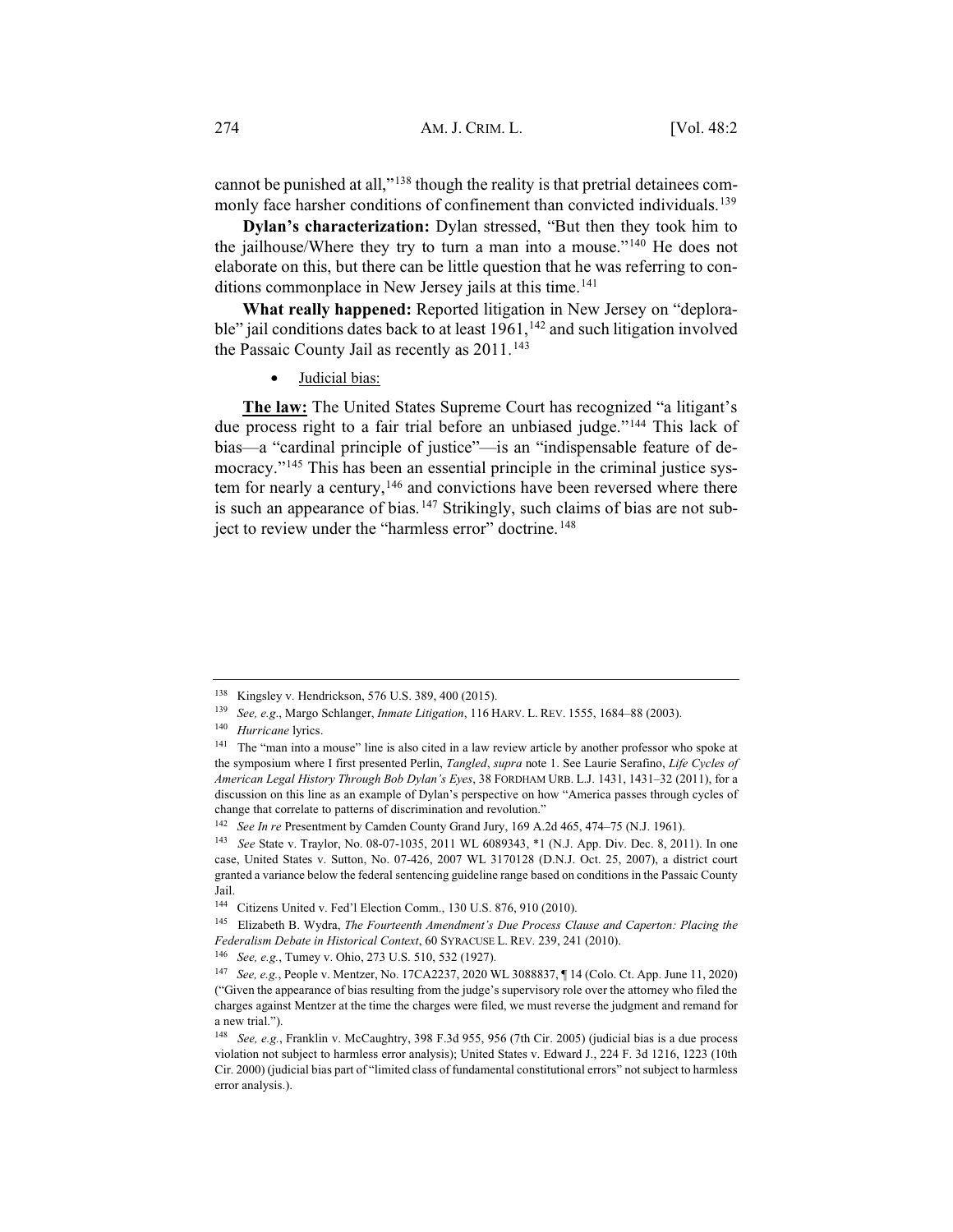**Dylan's characterization:** In his characterization of the trial judge— "The judge made Rubin's witnesses drunkards from the slums"149— Dylan depicts a biased judge.<sup>150</sup>

**What really happened:** In Carter's habeas petition, he sought relief on the grounds that "the petition[er]'s due process rights were violated by the trial judge's bias."151 But this issue was not discussed in the Court's opinion,152 although the issue of potential *juror* bias was discussed directly in the trial court's conclusions:

> It would be naive not to recognize that some prejudice, bias and fear lurks in all of us. But to permit a conviction to be urged based upon such factors or to permit a conviction to stand having utilized such factors diminishes our fundamental constitutional rights.<sup>153</sup>

Racial composition of juries:

It is now (and has been since 1986) axiomatic that it is a prima facie violation of the Equal Protection Clause for the state to remove jurors who are of the defendant's race.<sup>154</sup> Dylan's reference to the "-all-white jury" was partially poetic license: in Carter's first trial, there was one juror of color (a West Indian) selected, but he did not deliberate; in his second, there were two African-Americans.<sup>155</sup>

On the other hand, there have been successful *Batson* challenges in cases involving juries with an African-American defendant and just one African-American juror.<sup>156</sup> Nonetheless, there remain significant differences between

<sup>149</sup> *Hurricane* lyrics.

<sup>&</sup>lt;sup>150</sup> Case law tells us that the privilege of trial judge to comment on the credibility of witnesses has its inherent limitations, and that that discretion is not arbitrary and uncontrolled. *See, e.g.*, United States v. Carlos, 478 F.2d 377 (9th Cir. 1973).

<sup>151</sup> *Carter*, 621 F. Supp. at 537. The trial judge was described by one author as "short-tempered," WICE, *supra* note 43, at 45, and by another as frequently "interven[ing] when Carter's lawyer was 'pressing witnesses,'" HIRSCH, *supra* note 33, at 46. The interesting "back story" here is that Carter's lawyer, Raymond Brown, known universally as New Jersey's greatest criminal defense lawyer at the time, and the judge, Samuel Larner, once represented co-defendants in an international espionage conspiracy trial. *Id.* at 45.

<sup>152</sup> Interestingly, potential *prosecutorial* bias was. *See id.* at 547 ("An appeal to racial prejudice and bias must be deplored in any jury trial and certainly where charges of murder are involved. For the state to contend that an accused has the motive to commit murder solely because of his membership in a racial group is an argument which should never be permitted to sway a jury or provide the basis of a conviction.").

<sup>153</sup> *Id.* at 560.

<sup>154</sup> Batson v. Kentucky, 476 U.S. 79, 96 (1986). Subsequently, the Court extended this rule to permit a white defendant to have standing to object to the removal of black venirepersons from his jury. Holland v. Illinois, 494 U.S. 474 (1990).

<sup>155</sup> HIRSCH, *supra* note 33, at 46, 143. As is customary in New Jersey trials, 14 jurors are selected and then, at the time that deliberations begin, two are excluded by lot. In the first case, the one non-white juror was one of the two excluded. WICE, *supra* note 43, at 46.

<sup>&</sup>lt;sup>156</sup> *See, e.g.*, State v. Myers, 761 So. 2d 498, 499 (La. 2000) (reversing on the ground that the trial court erred in failing to address the defendant's *Batson* challenges to the State's peremptory striking of six of seven African-American venirepersons).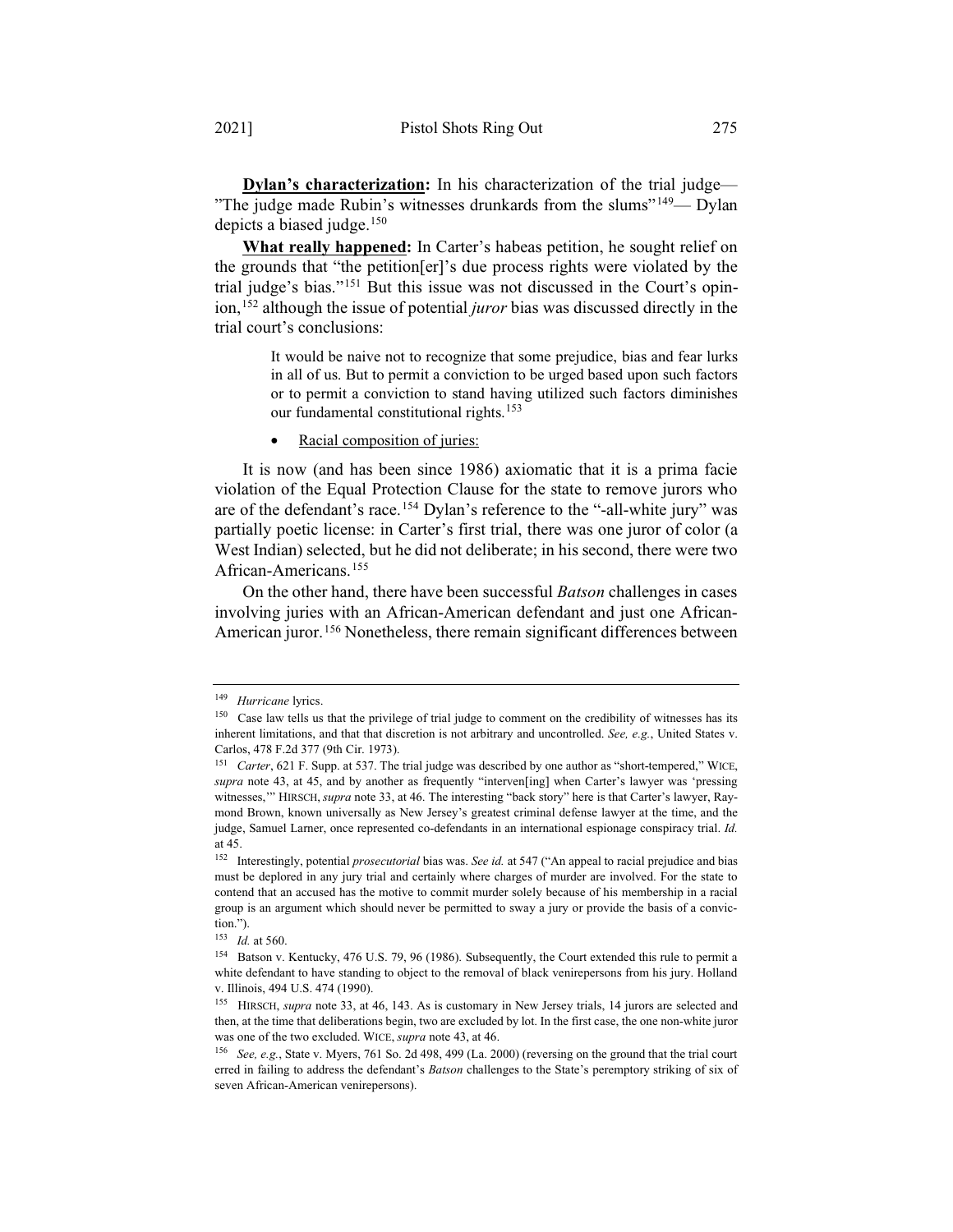all-white juries and juries with at least a single minority member,  $157$  as the research shows that "[e]mpirical evidence suggests that [single-race juries]do a worse job than racially diverse juries."158 Although a person of color *had been* selected as one of the 14 jurors in Carter's first trial, that juror was not among those who eventually deliberated.<sup>159</sup>

• Prosecutorial use of known-to-be-false testimony:

**The law:** It is clear—and had been clear for years at the time of Carter's trial –—that if the state knows that offered testimony is false and does not correct such false testimony, that is reversible error.<sup>160</sup> As one of the leading scholars in this area of the law has noted, "The corrupting impact of false testimony on the justice system is profound and corrosive."161 This point has been repeated many times by New Jersey courts,<sup>162</sup> dating back to the time before Carter's trial.163 Importantly, evidence is material for *Brady* purposes "if there is a reasonable probability that, had the evidence been disclosed, the would have been different."164

**Dylan's characterization:** Dylan here is crystal clear: "The crime was murder one, guess who testified?/ Bello and Bradley and they both baldly lied."<sup>165</sup>

**What really happened:** As discussed extensively above,<sup>166</sup> the district court, and then the Third Circuit, premised their decisions (granting the writ of habeas corpus and then affirming that grant) on *Brady* violations by failing to disclose the results of a lie detector test given to Bello, the State's only

<sup>157</sup> *See, e.g.*, Caren Myers Morrison, *Negotiati*ng *Peremptory Challenges,* 104 J. CRIM. L. & CRIMINOLOGY 1, 40–41 (2014) (citing Samuel R. Sommers, *On Racial Diversity and Group Decision Making: Identifying Multiple Effects of Racial Composition on Jury Deliberations*, 90 J. PERSONALITY & SOC. PSYCHOL. 597, 608 (2006); Albert W. Alschuler, *Racial Quotas and the Jury*, 44 DUKE L.J. 704 (1995) ("All-white juries are not problematic just because they are symbolically disturbing. . . In a study comparing racially mixed mock juries and all-white mock juries, researchers found that racially mixed juries tended to deliberate longer and discuss more information, made fewer factual errors, and were less resistant to discussions of race than all-white juries.").

<sup>158</sup> *Id.* at 40.

<sup>&</sup>lt;sup>159</sup> It has never been suggested that this was the result of manipulation or other illegal processes.

<sup>160</sup> Napue v. Illinois, 360 U.S. 264, 271–72 (1959); Brady v. Maryland, 373 U.S. 83, 90–91 (1963). *See generally*, Anne Bowen Poulin, *Convictions Based on Lies: Defining Due Process Protection*, 116 PENN ST. L. REV. 331 (2012).

<sup>161</sup> *Id.* at 333.

<sup>162</sup> *See, e.g.*, State v. Engel, 592 A.2d 572, 598 (N.J. App. Div. 1991) ("where the prosecution knowingly uses perjured testimony, the Court has held that the conviction will be set aside if there is a 'reasonable likelihood that the false testimony could have affected the judgment of the jury.'" (citing United States v. Agurs, 427 U.S. 97, 103 (1976)).

<sup>163</sup> *See, e.g.*, State v. Cahill, 311 A.2d 760, 763 (N.J. Super. Ct., Law Div. 1973) ("use of perjured testimony by the State, whether willful or merely negligent, deprives the defendant of a fair trial.").

<sup>164</sup> State v. Marshall, 690 A.2d 1, 33 (N.J. 1997) (quoting, in part, United States v. Bagley, 473 U.S. 667, 682 (1985) (Blackmun, J., plurality opinion)).

<sup>165</sup> *Hurricane* lyrics.

<sup>166</sup> *See* Part III.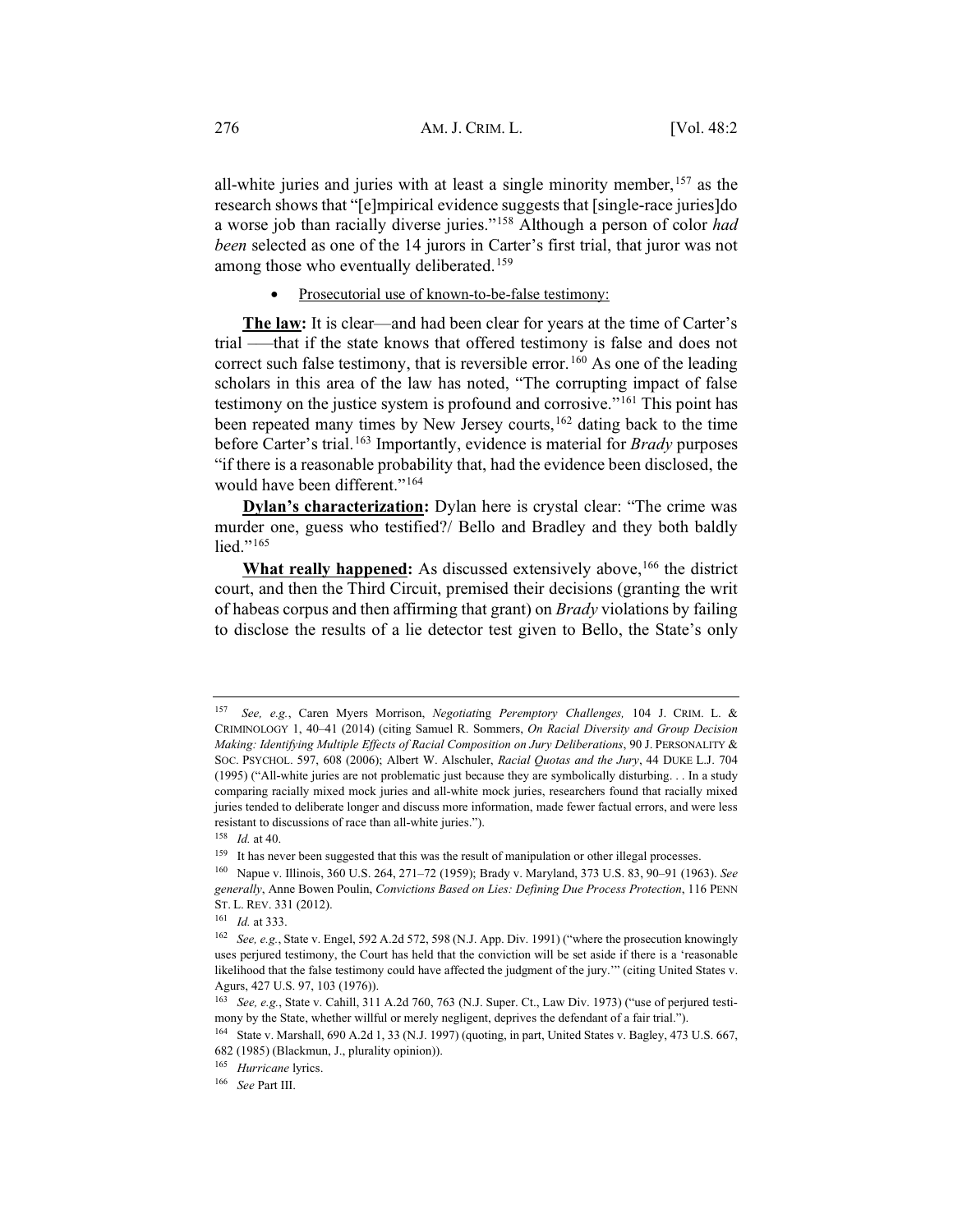"eyewitness."167 In affirming the decision below, as previously noted, the Third Circuit concluded:

[T]hat Bello's testimony was critical to the prosecution's case. His credibility was a crucial issue for the jury. From this, it must necessarily follow that there is a "reasonable probability" that the "result of the [trial] would have been different" had the prosecution properly disclosed to Carter Harrelson's [the polygrapher's] oral reports, *see Bagley,* 473 U.S. at 682, 105 S.Ct. at 3384, because Bello's believability was all important. Accordingly, we hold that the district court did not err in concluding that the reports were "material" under *Brady.* 168

• Prejudicial publicity:

**The law:** For over a half-century, it has been black-letter law that the failure of a judge to protect a defendant from inherently prejudicial publicity that "saturated" a community deprived the defendant of a fair trial consistent with due process.<sup>169</sup>

**Dylan's characterization**: Here, Dylan clearly pointed an accusatory finger at the press: "The newspapers, they all went along for the ride."<sup>170</sup>

**What really happened:** One of the leading books about the case makes clear that the local press "evince[d] a clear anti-Carter slant," reflecting the history of racial tensions in Paterson.<sup>171</sup> One story—a month before the trial—told of Carter's juvenile record<sup>172</sup> and described the defendant as a man "obsessed with guns and violence."."<sup>173</sup> Subsequently, the same book discusses how the pervasive pretrial publicity –—there there were at least 672 articles published in Paterson newspapers at the time of the first trial, including four editorials "that seemed to presuppose guilt"<sup>174</sup> — led to the transfer of the retrial of the state case to nearby Hudson County.175

Prison conditions:

**The law**: Conditions of confinement will constitute cruel and unusual punishment if they result in "unquestioned and serious deprivation of basic human needs."<sup>176</sup> Most courts employ the "totality of circumstances" test in

<sup>167</sup> *Carter*, 621 F. Supp. at 537.

<sup>168</sup> *Carter*, 826 F.2d at 1309.

<sup>169</sup> Sheppard v. Maxwell, 384 U.S. 333, 363 (1966). Subsequently, the New Jersey Supreme Court described the "torrent of publicity that creates a carnival-like setting in which 'the trial atmosphere is so corrupted by publicity that prejudice may be presumed.'" State v. Harris, 716 A. 2d 458, 469 (N.J. 1998) (quoting, in part, State v. Biegenwald, 524 A. 2d 130, 140 (N.J. 1987)).

<sup>170</sup> *Hurricane* lyrics.

<sup>171</sup> WICE, *supra* note 43, at 59.

<sup>&</sup>lt;sup>172</sup> Under New Jersey statute, such records are strictly confidential, and with specific exceptions set out in the statute, "shall be strictly safeguarded from public inspection." *See* N.J. STAT. ANN. § 2A:4A–60(a).

<sup>173</sup> WICE, *supra* note 43, at 59*.*

<sup>174</sup> *Id.* at 108.

<sup>175</sup> *Id.* at 108–09.

<sup>176</sup> Rhodes v. Chapman, 452 U.S. 337, 347 (1981).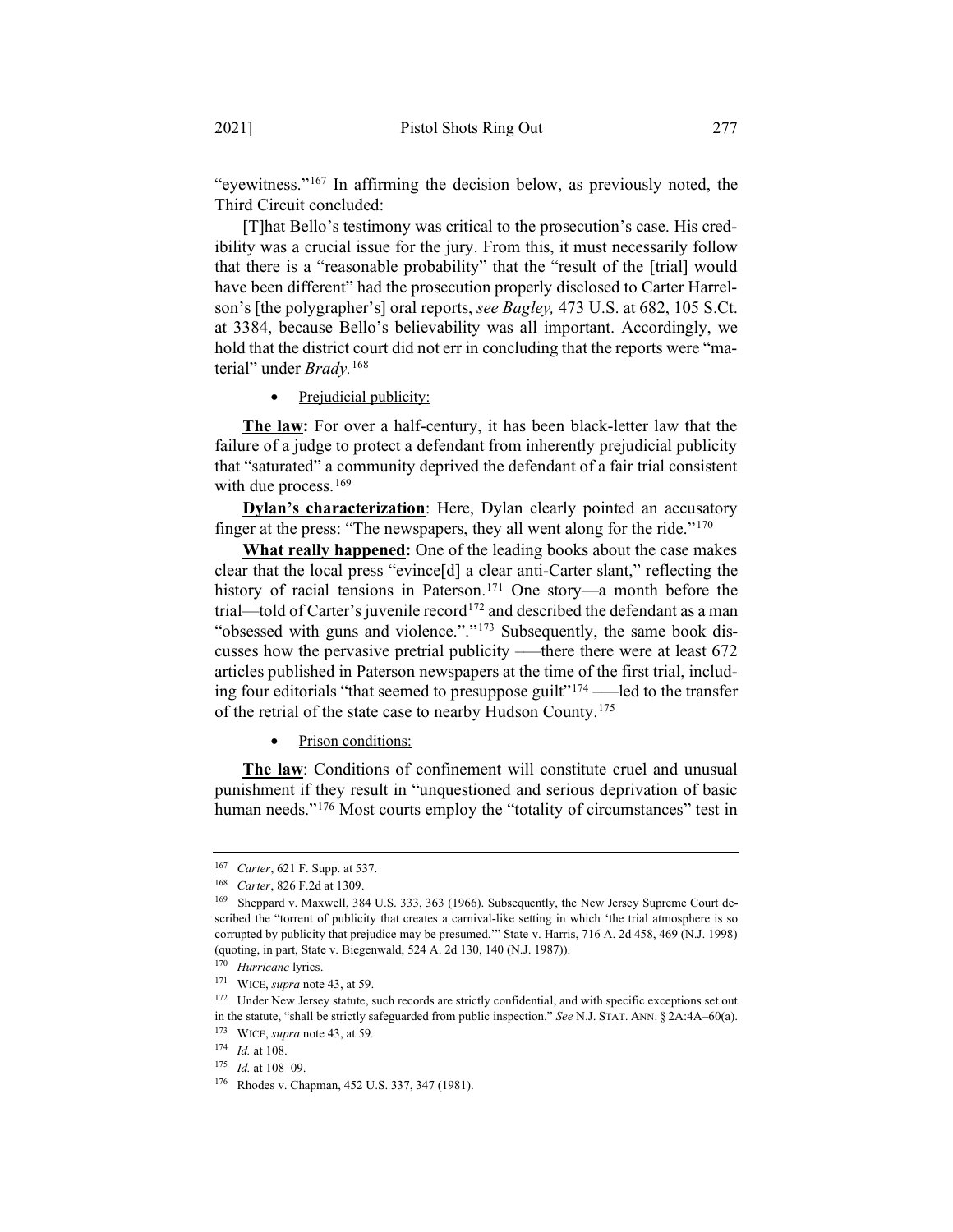their analysis of such issues,  $177$  a position endorsed by federal courts in cases from New Jersey.178

At least one case has found that the acceptable minimum cell size depends on basic standards of decency to which the state adheres to in its prison conditions, the duration of time an inmate must spend inside a cell, and the opportunities and conditions outside a cell that provide an inmate with relief from discomfort of in-cell confinement.179 Not insignificantly, *that* case found conditions involving a 35-foot cell to constitute cruel and unusual punishment.<sup>180</sup>

**Dylan's characterization:** According to Dylan, "Rubin sits like Buddha in a ten-foot cell."

**What really happened:** Even acknowledging the poetic license in Dylan's line (his cell was actually 35 square feet, as in the *Crain* case) it should be noted that his cell was, nevertheless, inhumanely small.<sup>181</sup> A *New York Times* story from 1989 describes cells in Trenton State Prison as being "the size of closet, with one window, a bed, a sink and a stopped-up toilet."<sup>182</sup> Importantly, the American Corrections Association standards stipulate that the smallest acceptable cell is one that is 80 square feet.<sup>183</sup>

In his autobiography, Carter did describe the prison as an "obsolete hole of depravity and death."184 Conditions in New Jersey prisons (and jails) were so onerous at that time that the state had created a special Office of Inmate Advocacy within the Office of the Public Defender to "represent the interests of inmates in such disputes and litigation, as will, in the discretion of the Public Defender, best advance the interests of inmates as a class on an issue of general application to them, and may act as representative of inmates with any principal department or other instrumentality of State, county or local government."<sup>185</sup>

\*\*\* \*\*\*

<sup>177</sup> *See, e.g.*, cases listed in Russell W. Gray, Wilson v. Seiter: *Defining the Components of and Proposing a Direction for Eighth Amendment Prison Condition Law*, 41 AM. U. L. REV. 1339, 1340–41 n. 9 (1992). For the classic criminological perspective, see MALCOLM M. FEELEY & EDWARD L. RUBIN, JUDICIAL POLICY MAKING AND THE MODERN STATE: HOW THE COURTS REFORMED AMERICA'S PRISONS (Cambridge U. Press ed., 1999).

<sup>178</sup> Inmates v. Di Buono, 713 F.2d 984, 999 (3d Cir. 1983).

<sup>179</sup> Crain v. Bordenkircher, 342 S.E.2d 422, 447 (W. Va. Sup. Ct. App. 1986).

<sup>180</sup> *Id.*

<sup>181</sup> CHAITON & SWINTON, *supra* note 65, at 60 (quoting a TORONTO GLOBE AND MAIL (Dec. 20, 1977) article).

<sup>182</sup> Anthony Depalma, *About New Jersey*, N.Y. TIMES (Nov. 26, 1989), https://www.nytimes.com/1989 /11/26/ nyregion/about-new-jersey.html.

<sup>&</sup>lt;sup>183</sup> Standards Comm. Meeting Minutes, American Correctional Association Winter Conference (Jan. 10, 2012), https://www.aca.org/aca\_prod\_imis/docs/Standards%20and%20Accreditation/sac\_January \_2012.pdf.

<sup>&</sup>lt;sup>184</sup> WICE, *supra* note 43, at 68 (quoting RUBIN CARTER, THE SIXTEENTH ROUND: FROM NUMBER 1 CONTENDER TO NUMBER 45472309 (1974)).

<sup>185</sup> NEW JERSEY DEP'T OF THE PUBLIC ADVOCATE, OFFICE OF INMATE ADVOCACY, https:// dspace.njstatelib.org/xmlui/handle/10929/ 55547/ (quoting Chap. 27, Laws of New Jersey, (1974)).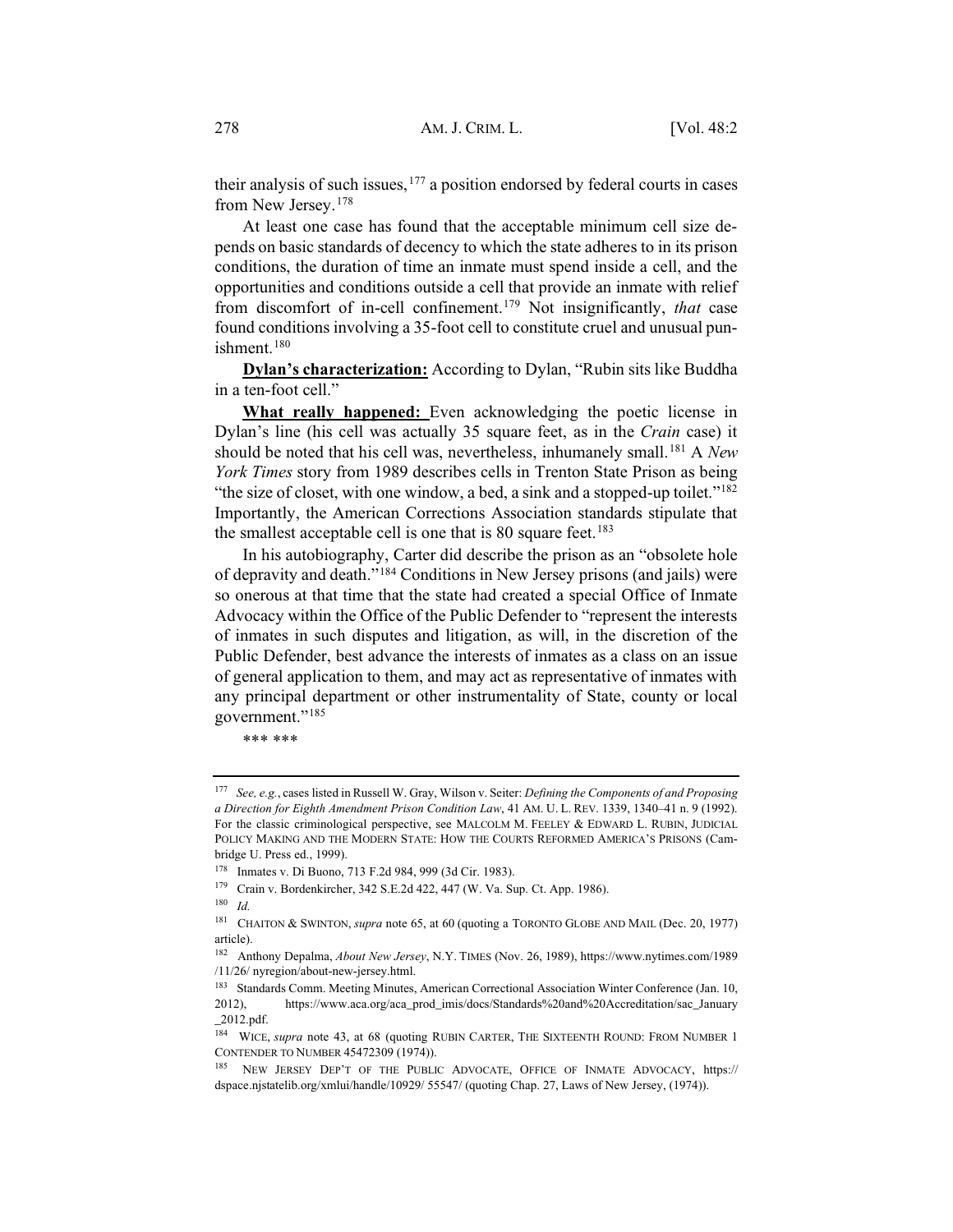In short, Dylan's lyrics are fairly close to what was found in both the habeas petition hearing and repeated in the Third Circuit's opinion. There is no definitive answer to the question of actual innocence, but, on virtually every other major legal issue, the lyrics are close to—in some cases, virtually identical to—reality.

# V. THERAPEUTIC JURISPRUDENCE186

Briefly, therapeutic jurisprudence recognizes that, as a therapeutic agent, the law can have therapeutic or anti-therapeutic consequences,  $187$  asking whether legal rules, procedures, and lawyer roles can or should be reshaped to enhance their therapeutic potential while not subordinating due process principles.188 It "look[s] at law as it actually impacts people's lives" and supports "an ethic of care,"<sup>189</sup> attempting "to bring about healing and wellness," and valuing psychological health.<sup>190</sup>

One of its lodestars is a commitment to dignity.<sup>191</sup> I believe that attorneys "must embrace the principles and tenets of therapeutic jurisprudence as a means of best ensuring the dignity of [persons before the court.]"192 This

<sup>186</sup> *See* Perlin, *Death Planes*, *supra* note 1, at 325. *See also* Michael L. Perlin, *"I've Got My Mind Made Up": How Judicial Teleology in Cases Involving Biologically Based Evidence Violates Therapeutic Jurisprudence*, 24 CARDOZO J. EQUAL RTS.&SOC. JUST. 81, 93–95 (2018) [hereinafter Perlin, *Mind Made Up*]; Michael L. Perlin & Alison J. Lynch, *"In the Wasteland of Your Mind": Criminology, Scientific Discoveries and the Criminal Process*,4VA. J. CRIM. L. 304, 357 (2016), for fuller expositions.

<sup>187</sup> Michael L. Perlin, *"His Brain Has Been Mismanaged with Great Skill": How Will Jurors Respond to Neuroimaging Testimony in Insanity Defense Cases?*, 42 AKRON L. REV. 885, 912 (2009).

<sup>188</sup> Michael L. Perlin, *"And My Best Friend, My Doctor, Won't Even Say What It Is I've Got": The Role and Significance of Counsel in Right to Refuse Treatment Cases*, 42 SAN DIEGO L. REV. 735, 751 (2005); see also David Wexler, *Therapeutic Jurisprudence: Restructuring Mental Disability Law*, 10 N.Y.L. SCH. J. HUM. RTS. 759 (1993).

<sup>189</sup> Perlin, *Mind Made Up*, *supra* note 186, at 94 (citing Bruce J. Winick & David B. Wexler, *The Use of Therapeutic Jurisprudence in Law School Clinical Education: Transforming the Criminal Law Clinic*, 13 CLINICAL L. REV. 605, 605–07 (2006)).

<sup>190</sup> Perlin, *Mind Made Up, supra* note 186, at 94 (citing Bruce Winick, *A Therapeutic Jurisprudence Model for Civil Commitment*, in INVOLUNTARY DETENTION AND THERAPEUTIC JURISPRUDENCE: INTERNATIONAL PERSPECTIVE ON CIVIL COMMITMENT 23, 26 (Kate Diesfeld & Ian Freckelton eds., 2003)).

<sup>191</sup> See Michael L. Perlin, *"Striking for the Guardians and Protectors of the Mind": The Convention on the Rights of Persons with Disabilities and the Future of Guardianship Law*, 117 PENN ST. L. REV. 1159, 1186 (2013); Heather Ellis Cucolo & Michael L. Perlin, *Promoting Dignity and Preventing Shame and Humiliation by Improving the Quality and Education of Attorneys in Sexually Violent Predator (SVP) Civil Commitment Cases*, 28 FLA. J. L. & PUB. POL'Y 291 (2017); Michael L. Perlin, *"Have You Seen Dignity?": The Story of the Development of Therapeutic Jurisprudence*, 27 N.Z.U. L. REV. 1135 (2017) [hereinafter Perlin, *Have You Seen Dignity*], for a discussion on the relationship between dignity and therapeutic jurisprudence in general.

<sup>192</sup> Michael L. Perlin & Naomi M. Weinstein, *"Said I, 'But You Have No Choice'": Why a Lawyer Must Ethically Honor a Client's Decision About Mental Health Treatment Even if It Is Not What S/he Would Have Chosen*, 15 CARDOZO PUB. L. POL'Y & ETHICS J. 73, 115 (2016–17).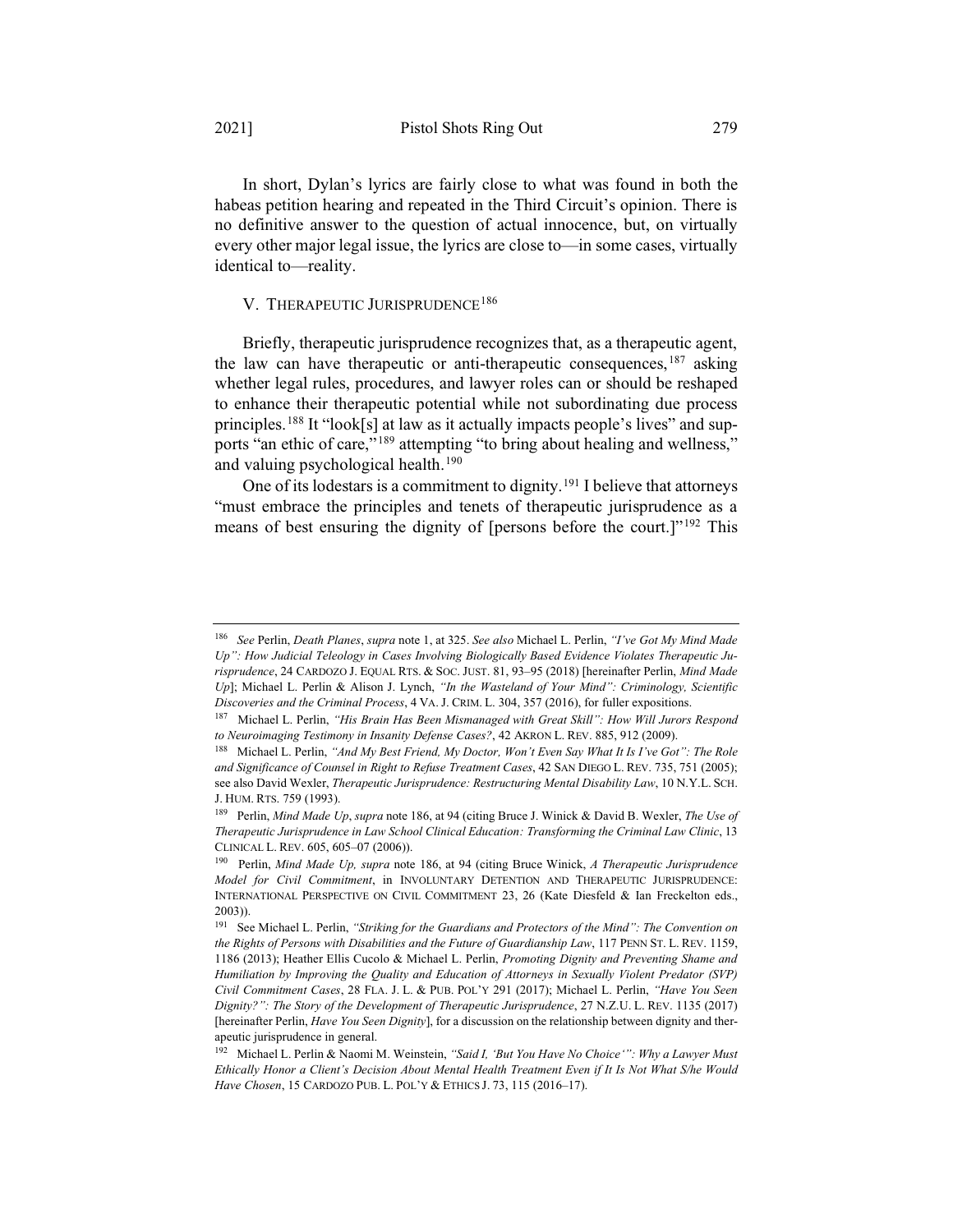focus will also diminish the likelihood that shame and humiliation will permeate the legal proceedings.<sup>193</sup>

It is difficult to conjure up a case in recent New Jersey legal history that paid less attention to these principles than the trial of Rubin Carter.<sup>194</sup> The state solicited perjured testimony from its two star witnesses—Bello and Bradley.<sup>195</sup> It fanned the flames of racism prior to the trial, at the trial, and after the trial.196 Detectives in the prosecutor's office forged documents allegedly pointing to the defendants<sup>7</sup> guilt.<sup>197</sup> There was no dignity—of any sort—in Carter's trials, not an iota of effort to increase healing and wellness, and no effort to establish an ethic of care. This was a lost opportunity; had the treatment of the defendant been radically different, some genuine healing might have taken place. Also, if therapeutic jurisprudence principles were invoked and accepted, it would have been such an opportunity to bring healing to a community as torn asunder as was Paterson;<sup>198</sup> this opportunity was irrevocably lost.

Although a few of the issues faced by the courts in this case raise issues that have been the subject, in other contexts, of therapeutic jurisprudence scholarship, $199$  most have (somewhat surprisingly, to me) not been considered yet in this context.<sup>200</sup> This lack of attention is perplexing and

<sup>195</sup> HIRSCH, *supra* note 33, at 110.

<sup>193</sup> Michael L. Perlin & Alison J. Lynch, *"She's Nobody's Child/The Law Can't Touch Her at All": Seeking to Bring Dignity to Legal Proceedings Involving Juveniles*, 56 FAM. CT. REV. 79, 88–89 (2018).

<sup>&</sup>lt;sup>194</sup> It should also be stressed that the conditions of confinement—both pre-trial and in the prison system were also violative of the principles of therapeutic jurisprudence. *See, e.g.*, Astrid Birgden & Michael L. Perlin, *"Tolling for the Luckless, the Abandoned and Forsaked": Therapeutic Jurisprudence and International Human Rights Law as Applied to Prisoners and Detainees*, 13 LEGAL & CRIMINOLOGICAL PSYCHOL. 231 (2008); Astrid Birgden & Michael L. Perlin, *"Where the Home in the Valley Meets the Damp Dirty Prison": A Human Rights Perspective on Therapeutic Jurisprudence and the Role of Forensic Psychologists in Correctional Settings*, 14 AGGRESSION & VIOLENT BEHAV. 256 (2009).

<sup>196</sup> *See Carter*, 621 F. Supp. at 534 ("Petitioner's convictions were predicated upon an appeal to racism rather than reason").

<sup>197</sup> HIRSCH, *supra* note 33, at 235.

<sup>198</sup> *See, e.g.*, Mike Kelly, *Revisiting the Hurricane Carter Murder Case: Son Resurrects His Detective Father's Memoir*, NORTHJERSEY.COM (June 17, 2019), https://www.northjersey.com/story/news/columnists /mike-kelly/2019/06/17/revisiting-hurricane-carter-murder-case-53-years-later-memoir/1411490001/ ("In 1966, Paterson—and, indeed, America—was fractured by racial discord.").

<sup>199</sup> *See generally*, *supra* note 193; *see also*, Michael D. Pepson, *Therapeutic Jurisprudence* in Philosophical Perspective, 2 J. L. PHIL.&CULTURE 239, 258 (2008) (on actual innocence); *see generally* Michael L. Perlin, *"Merchants and Thieves, Hungry for Power": Prosecutorial Misconduct and Passive Judicial Complicity in Death Penalty Trials of Defendants with Mental Disabilities*, 73 WASH.&LEE L. REV 1501 (2016) (on judicial bias); *see also* Colleen M. Berryessa, *Judicial Stereotyping Associated with Genetic Essentialist Biases Toward Mental Disorders and Potential Negative Effects on Sentencing*, 53 LAW & SOC'Y REV. 202 (2019) (on judicial bias).

<sup>&</sup>lt;sup>200</sup> Of course, therapeutic jurisprudence did not exist as a theoretical concept at the time of the Carter trial. David B. Wexler, *Therapeutic Jurisprudence Forum: The Development of Therapeutic Jurisprudence: From Theory to Practice*, 68 REV. JUR. U.P.R. 691, 693 (1999); *see generally* Michael L. Perlin, *"Changing of the Guards": David Wexler, Therapeutic Jurisprudence, and the Transformation of Legal Scholarship*, 63 INT'L J. L. & PSYCHIATRY 3 (2019) (discussing the creation of therapeutic jurisprudence in the late 1980s). It has been clear, however, since at least the early 1990s, that therapeutic jurisprudence was meant to re-energize criminal law and procedure, then seen as "hungry for new approaches." David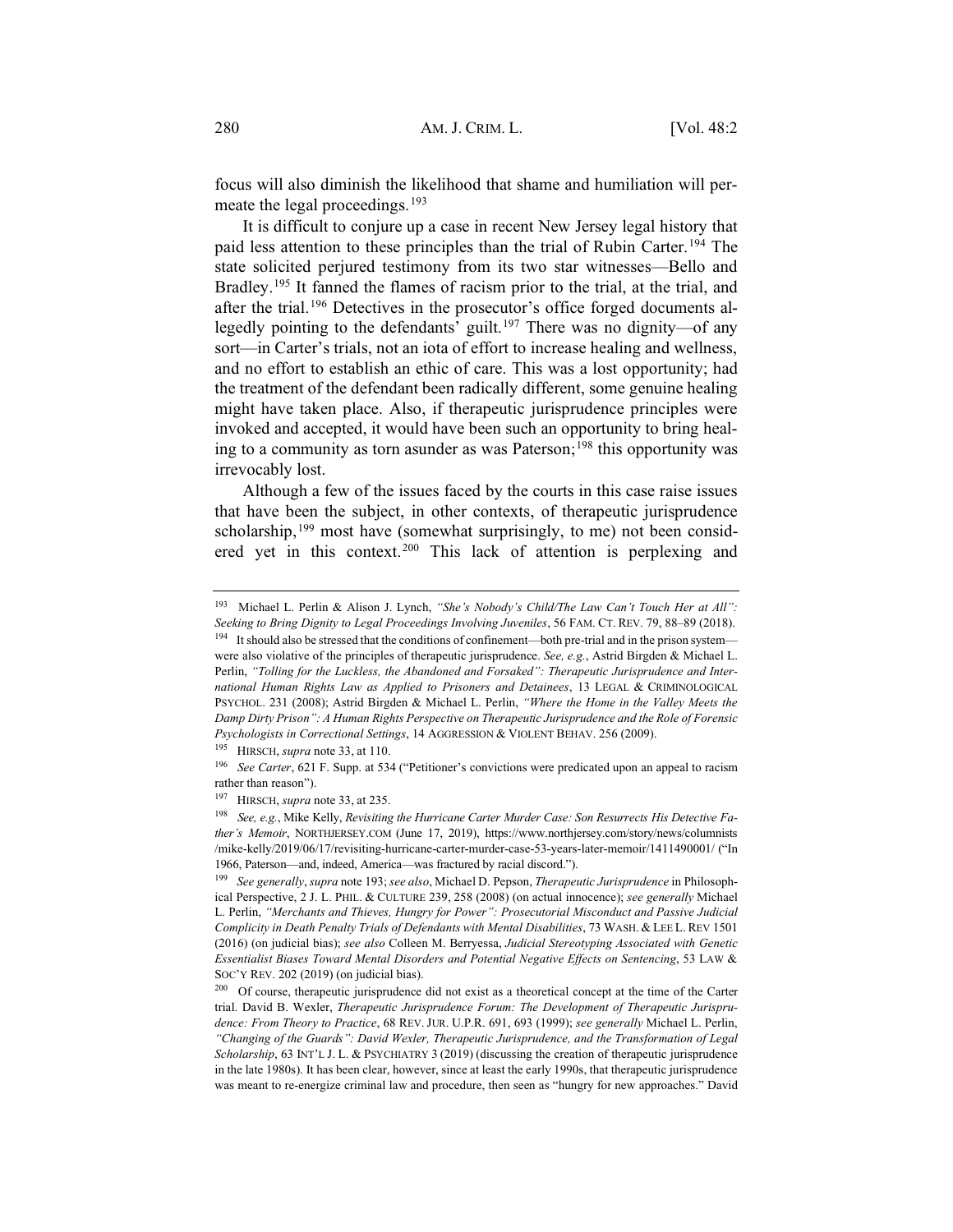troublesome, and I hope will be remedied in the near future as others who focus on criminal procedure in their writings incorporate therapeutic justice principles into their work.201 Writing recently about Dylan's songs about war and international affairs, focusing primarily (but not exclusively) on *Masters of War*, I concluded that his lyrics reflected "the essence of musical therapeutic jurisprudence."202 In very different ways, so does *Hurricane.*<sup>203</sup>

## **CONCLUSION**

When I wrote my first Dylan law review article, I concluded by noting that I used his lyrics and titles in my article titles "as a reflection of a neartotal consonance between Bob's jurisprudential and political values and the

B. Wexler, *Therapeutic Jurisprudence and the Criminal Courts*, 35 WM. & MARY L. REV. 279, 282 (1993). It was not until 2008 that the Supreme Court "first implicit[ly] endorse[d the] important principles of therapeutic jurisprudence in a criminal procedure context." Michael L. Perlin & Naomi Weinstein, *"Friend to the Martyr*, *a Friend to the Woman of Shame"*: *Thinking About the Law*, *Shame and Humiliation*, 24 S. CAL. REV. L. & SOC. JUST. 1, 17 n. 87 (2014) (discussing Indiana v. Edwards, 554 U.S. 164 (2008) (on competency to self-represent in a criminal case)).

<sup>201</sup> See Lori Carroll, *Restoring the Weak and the Victimized*, 1 INT'L J. THERAPEUTIC JURIS. 119, 141 (2016), on how "the amazing benefits of therapeutic jurisprudence and all its healing elements may be complete disconnected from the adversarial system's criminal procedures." *See* GINGER LERNER-WREN, THERAPEUTIC JURISPRUDENCE: THE HIDDEN POWER OF HUMANIZING JUSTICE, A COURT OF REFUGE: STORIES FROM THE BENCH OF AMERICA'S FIRST MENTAL HEALTH COURT (July 8, 2018), https://courtofrefuge.medium.com/problem-solving-courts-therapeutic-jurisprudence-bbf73fb32a6 (Judge Lerner-Wren created the first mental health problem-solving court in the U.S.); *see also* Perlin, *Have You Seen Dignity*, *supra* note 191, at 1149.

<sup>202</sup> Perlin, *Death Planes*, *supra* note 1, at 328.

<sup>&</sup>lt;sup>203</sup> I am hoping that this article may inspire others to "get" the dynamic ways that therapeutic jurisprudence develops as our knowledge of substantive areas of law and society grows and may encourage them to apply therapeutic justice concepts to what is still unchartered territory. For an aggregate of many of the other areas of law in which scholars and practitioners have employed therapeutic jurisprudence in all its manifestations, civil and criminal, public and private, domestic and international, see PERLIN & CUCOLO, *supra* note 65, § 2-6, at 2-46 to 2-65 (listing articles). By way of examples, and for a flavor of the range of therapeutic justice topics, see, e.g., Shelley Kierstead, *Therapeutic Jurisprudence, Professionalism, and "Spikes" for Lawyers*, 30 ST. THOMAS L. REV. 42 (2017) (legal writing); David C. Yamada, *Employment Law as if People Mattered: Bringing Therapeutic Jurisprudence into the Workplace*, 11 FLA. COASTAL L. REV. 257 (2010) (employment law); Barbara Babb, *An Interdisciplinary Approach to Family Law Jurisprudence: Application of an Ecological and Therapeutic Perspective*, 72 IND. L.J. 775 (1997) (family law); Kathy L. Cerminara, *Therapeutic Jurisprudence's Future in Health Law: Bringing the Patient Back into the Picture*, 63 INT'L J. L. & PSYCHIATRY 56 (2019) (health care law); David B. Wexler, *Relapse Prevention Planning Principles for Criminal Law Practice*, 5 PSYCHOL., PUB. POL'Y & L. 1028 (1999) (substantive criminal law); Michael L. Perlin & Heather Ellis Cucolo, *See This Empty Cage Now Corrode: The International Human Rights Implications of Sexually Violent Predator Laws*, 23 NEW CRIM. L. REV. 388 (2020) (sex offender law and international human rights/comparative law).

As my friend and colleague Henry Dlugacz has noted, in this specific context, "Powerful advocacy is sometimes needed to force the [criminal justice] system to see the powerless/black/supposed criminal as a human being and that this a prerequisite for any meaningful [therapeutic jurisprudence] approach." (Personal communication, Jan. 11, 2021, on file with author).